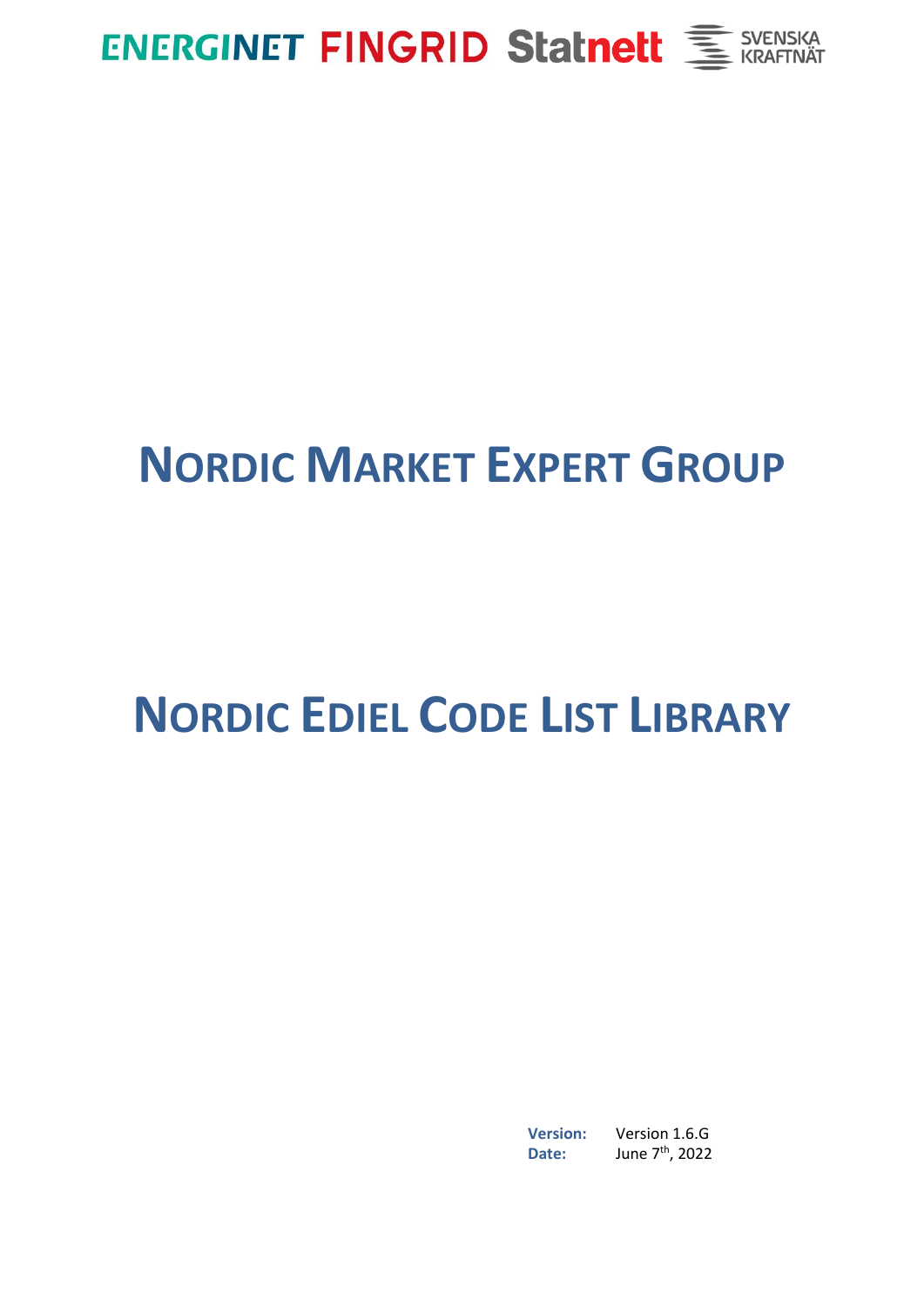### **CONTENT**

| $\mathbf{1}$            |      |  |  |  |  |  |
|-------------------------|------|--|--|--|--|--|
|                         | 1.1  |  |  |  |  |  |
|                         | 1.2  |  |  |  |  |  |
| $\overline{2}$          |      |  |  |  |  |  |
|                         | 2.1  |  |  |  |  |  |
|                         | 2.2  |  |  |  |  |  |
|                         | 2.3  |  |  |  |  |  |
|                         | 2.4  |  |  |  |  |  |
|                         | 2.5  |  |  |  |  |  |
|                         | 2.6  |  |  |  |  |  |
|                         | 2.7  |  |  |  |  |  |
|                         | 2.8  |  |  |  |  |  |
|                         | 2.9  |  |  |  |  |  |
|                         | 2.10 |  |  |  |  |  |
|                         | 2.11 |  |  |  |  |  |
| $\overline{\mathbf{3}}$ |      |  |  |  |  |  |
|                         | 3.1  |  |  |  |  |  |
|                         | 3.2  |  |  |  |  |  |
|                         | 3.3  |  |  |  |  |  |
|                         | 3.4  |  |  |  |  |  |
|                         | 3.5  |  |  |  |  |  |
|                         | 3.6  |  |  |  |  |  |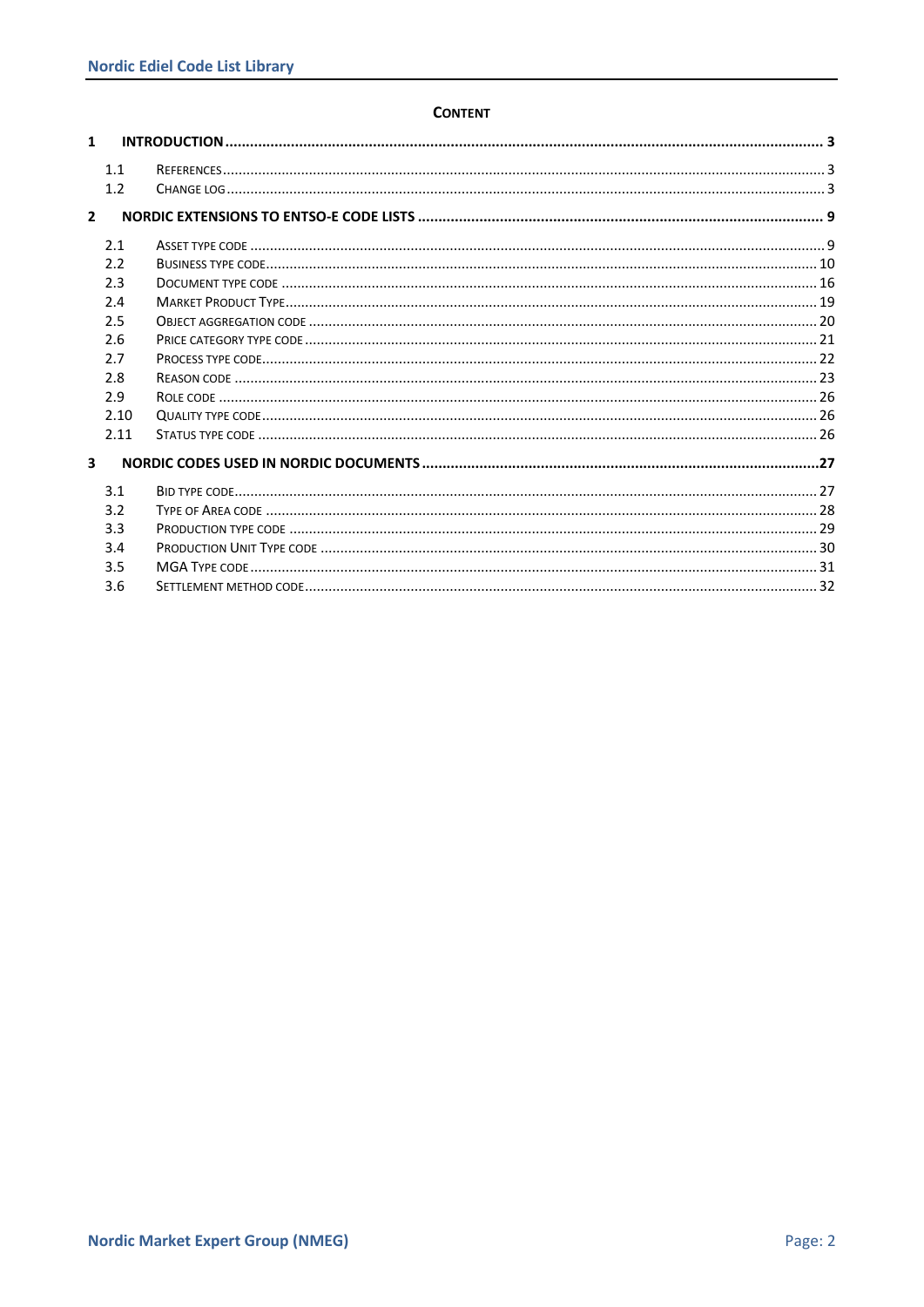#### <span id="page-2-0"></span>**1 Introduction**

The *Nordic Ediel Code List Library* shows codes maintained by the Nordic Market Expert Group (NMEG), used in the Nordic energy market.

NMEG seeks to use codes from international standardisation bodies, such as ENTSO-E, ebIX<sup>®</sup> and UN/CEFACT. When the need for a new code turns up and there is no available code issued by a relevant body, NEG will issue a Nordic code, normally having three 3 letters and/or digits, starting with the letter Z. Normally NEG will send a Maintenance Request (MR) asking for a new code from one of the relevant international standardisation bodies. In special circumstances the NEG Znn code may be permanent.

The following code prefixes are normally used:

| Ann        | <b>ENTSO-E codes</b>    |
|------------|-------------------------|
| Bnn        | <b>ENTSO-E</b> codes    |
| Cnn        | <b>ENTSO-E codes</b>    |
| Enn        | ebIX <sup>®</sup> codes |
| Nnn        | NorNed codes            |
| <b>XXX</b> | UN/CEFACT codes         |
| 7nn        | Nordic codes            |
|            |                         |

Where:

n = number

x = number or character

#### <span id="page-2-1"></span>**1.1 References**

- [1] ENTSO-E code list, see [https://www.entsoe.eu/publications/electronic-data-interchange-edi](https://www.entsoe.eu/publications/electronic-data-interchange-edi-library)**[library](https://www.entsoe.eu/publications/electronic-data-interchange-edi-library)**
- [2] UN/CEFACT Code lists (UNCL), se[e http://www.unece.org/trade/untdid/welcome.htm](http://www.unece.org/trade/untdid/welcome.htm)
- [3] ebIX code list, se[e http://www.ebix.org/](http://www.ebix.org/)
- [4] Nordic code list, se[e http://www.ediel.org/](http://www.ediel.org/)

#### <span id="page-2-2"></span>**1.2 Change log**

| Ver/rel/rev | Changed<br>by | Date     | <b>Changes</b>                                                                                                                                                              |
|-------------|---------------|----------|-----------------------------------------------------------------------------------------------------------------------------------------------------------------------------|
| 1.6G        | Ove Nesvik    | 20220607 | Updated definitions of Document Type codes Z41 and<br>$\bullet$<br>Z42.                                                                                                     |
| 1.6F        | Ove Nesvik    | 20220313 | Deprecated Asset types: Z03, Z04, Z05 and Z08.<br>$\bullet$<br>Addition of Status Type code Z01, Z02 and Z03.                                                               |
| 1.6E        | Ove Nesvik    | 20220112 | The Document Types "Faster than standard FAT" (Z37),<br>$\bullet$<br>"Faster than standard deactivation time" (Z38) and<br>"Slower than standard FAT" (239) are deprecated. |
|             |               |          | The Business Types "Faster than standard FAT" (297),<br>"Faster than standard deactivation time" (Z98) and<br>"Slower than standard FAT" (299) are added.                   |
| 1.6D        | Ove Nesvik    | 20211110 | Addition of new Document type codes:<br>٠<br>Production smoothing (applicable only in<br>Z41<br>Norway)                                                                     |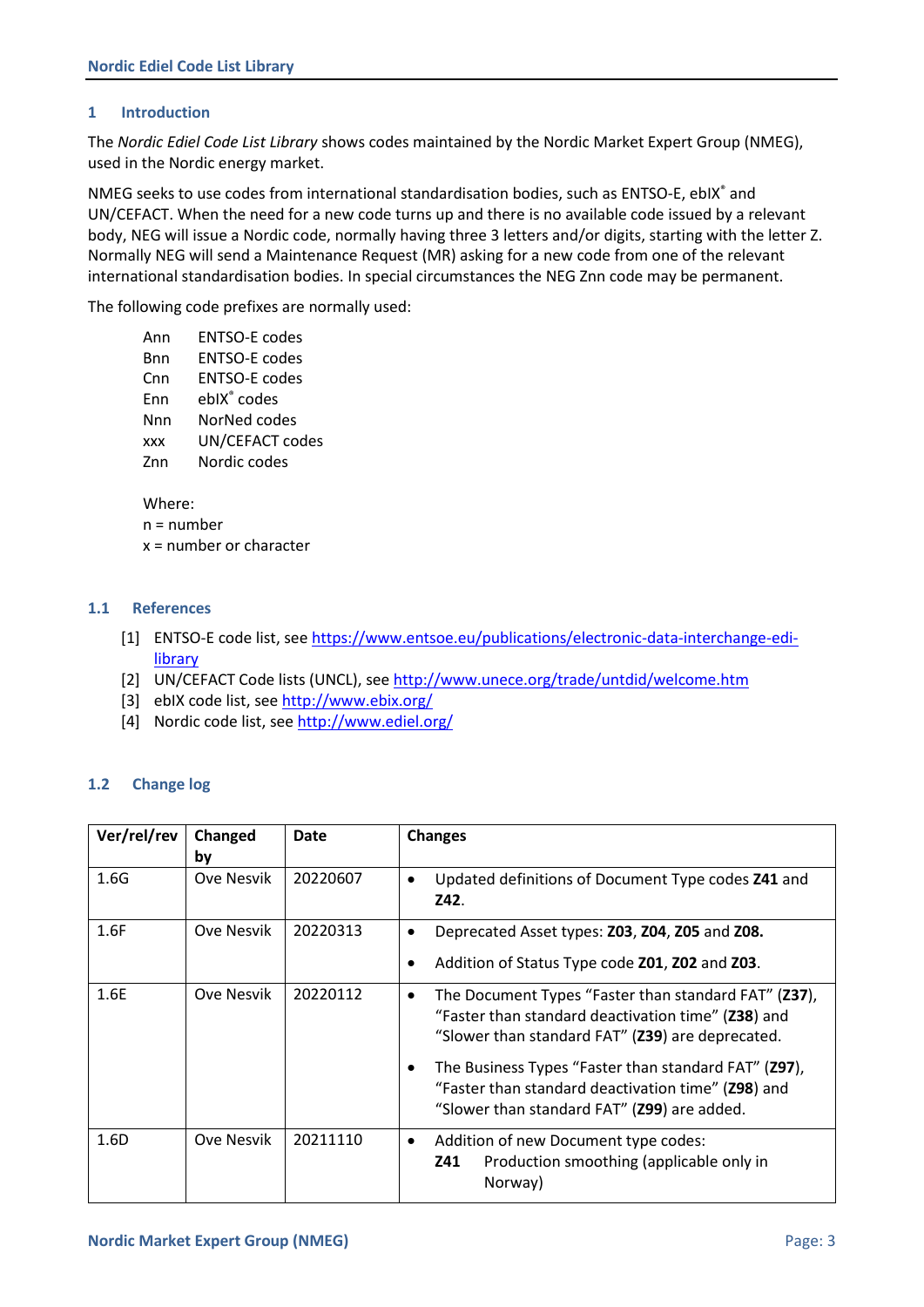|       |                   |          | Addition of new Market Product Type:<br>$\bullet$                                                                      |
|-------|-------------------|----------|------------------------------------------------------------------------------------------------------------------------|
|       |                   |          | Standalone period shift product<br>Z01                                                                                 |
| 1.6C  | <b>Ove Nesvik</b> | 20211012 | Addition of definitions for<br>$\bullet$                                                                               |
|       |                   |          | Role code Z06<br>$\circ$                                                                                               |
| 1.6B  | <b>Ove Nesvik</b> | 20210826 | Process type code Z08, Z09, Z10 og Z11<br>$\circ$                                                                      |
|       |                   |          | Addition of Quality Type code Z01 Calculated<br>$\bullet$                                                              |
|       |                   |          | Addition of a comment to Document type Z37, Z38 and<br>$\bullet$<br>Z39: "Proposed by NMEG to be moved to the Business |
|       |                   |          |                                                                                                                        |
| 1.6A  | <b>Ove Nesvik</b> | 20210623 | type code list"                                                                                                        |
|       |                   |          | Addition of Document Type Z37 to Z40<br>$\bullet$<br>Addition of Reason codes Z58 to Z65<br>$\bullet$                  |
| 1.5.Q | <b>Ove Nesvik</b> | 20210325 | Addition of Reason code "Z57 Auction Run ID"<br>$\bullet$                                                              |
|       |                   |          | Business Type code Z69 Metered frequency is<br>$\bullet$                                                               |
|       |                   |          | deprecated - use C57 Metered frequency instead                                                                         |
| 1.5.P | <b>Ove Nesvik</b> | 20210209 | "Deprecated" is removed from Business Type Z49 and Z51                                                                 |
| 1.5.0 | <b>Ove Nesvik</b> | 20210121 | Addition of new Process Type Z15 External trade.                                                                       |
| 1.5.N | <b>Ove Nesvik</b> | 20210114 | The "Deprecated" mark on the Document Type Z15 is                                                                      |
|       |                   |          | removed.                                                                                                               |
| 1.5.M | <b>Ove Nesvik</b> | 20201215 | Addition of new Reason Code Z56 FFR.                                                                                   |
| 1.5.L | <b>Ove Nesvik</b> | 20201015 | «deprecated» codes that have got a new official ENTSO-E                                                                |
|       |                   |          | code:                                                                                                                  |
|       |                   |          | Role type:<br>٠                                                                                                        |
|       |                   |          | Z05 Trader -> A47 Energy Trader                                                                                        |
|       |                   |          | <b>Business Types:</b><br>$\bullet$                                                                                    |
|       |                   |          | Z02 Frequency bias -> C25 Frequency bias                                                                               |
|       |                   |          | Z03 Frequency Containment Reserves, Normal (FCR-N)                                                                     |
|       |                   |          | -> C26 Frequency Containment Reserves, Normal                                                                          |
|       |                   |          | $(FCR-N)$                                                                                                              |
|       |                   |          | Z06 Frequency Containment Reserves, Disturbance                                                                        |
|       |                   |          | $(FCR-D)$                                                                                                              |
|       |                   |          | -> C27 Frequency Containment Reserves,                                                                                 |
|       |                   |          | Disturbance (FCR-D)                                                                                                    |
|       |                   |          | <b>Z52</b> Small scale production                                                                                      |
|       |                   |          | -> C29 Small scale production                                                                                          |
|       |                   |          | Z32 System price -> C30 System price                                                                                   |
|       |                   |          | Process type:<br>$\bullet$                                                                                             |
|       |                   |          | Z05 Bilateral trade -> A59 Internal trade reporting                                                                    |
|       |                   |          | Z04 Reserve option market -> A58 Reserve option                                                                        |
|       |                   |          | market                                                                                                                 |
| 1.5.K | <b>Ove Nesvik</b> | 20200921 | The following Asset Type Codes are no longer<br>$\bullet$                                                              |
|       |                   |          | «deprecated»:                                                                                                          |
|       |                   |          | <b>Z04</b> Thermal                                                                                                     |
|       |                   |          | Wind<br>Z05                                                                                                            |
|       |                   |          | The following code Asset Type Code is added:                                                                           |
|       |                   |          | Z08 wave                                                                                                               |
| 1.5.  | <b>Ove Nesvik</b> | 20200818 | New Business Type:<br>$\bullet$                                                                                        |
|       |                   |          | Non-conform load schedule<br>Z95                                                                                       |
|       |                   |          | Conform load schedule<br>Z96                                                                                           |
|       |                   |          | Updated the definition of Reason code Z35                                                                              |
|       |                   |          | New Reason codes:                                                                                                      |
|       |                   |          | FRR-M, System Regulation<br>Z53                                                                                        |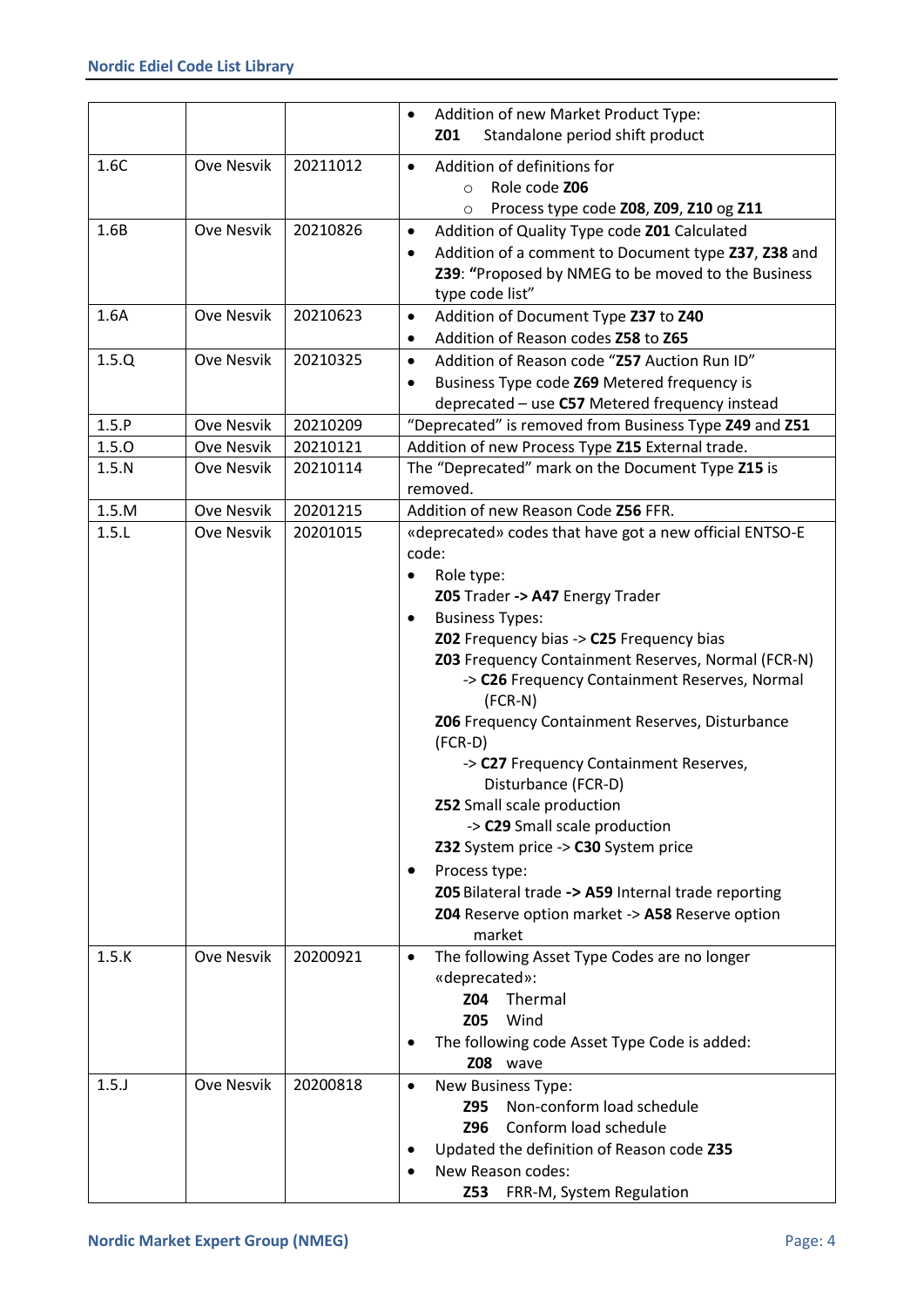|       |                   |          | Activation by AOF (Activation Optimisation<br><b>Z54</b>        |
|-------|-------------------|----------|-----------------------------------------------------------------|
|       |                   |          | Function)                                                       |
|       |                   |          | Manual activation not based on AOF<br>Z55                       |
| 1.5.1 | <b>Ove Nesvik</b> | 20200723 | New Business Type:<br>$\bullet$                                 |
|       |                   |          | Frequency Containment Reserve-Disturbance<br>Z94                |
| 1.5.H | <b>Ove Nesvik</b> | 20200706 | (FCR-D), one-step activation                                    |
|       |                   |          | Deprecation of codes approved by ENTSO-E.<br>$\bullet$          |
|       |                   |          | Reneme of Process Type Z13 from "ACE OL Report" to<br>$\bullet$ |
|       |                   |          | "Corrected real time values".                                   |
| 1.5.G | <b>Ove Nesvik</b> | 20200604 | <b>Addition of Reason Codes:</b><br>$\bullet$                   |
|       |                   |          | Supportive power special<br><b>Z50</b>                          |
|       |                   |          | Supportive power disturbance<br>Z51                             |
|       |                   |          | <b>Transit SB Loop Short</b><br><b>Z52</b>                      |
| 1.5.F | <b>Ove Nesvik</b> | 20200527 | <b>Addition of Business Types:</b><br>$\bullet$                 |
|       |                   |          | <b>Power Plan Trade</b><br><b>Z90</b>                           |
|       |                   |          | <b>Z91</b><br>Loop transit                                      |
|       |                   |          | Agreed supportive power (ASP)<br><b>Z92</b>                     |
|       |                   | 20200416 | Production adjustments<br><b>Z93</b>                            |
| 1.5.E | <b>Ove Nesvik</b> |          | <b>Addition of Business Types:</b><br>$\bullet$                 |
|       |                   |          | Total planned flow<br><b>Z88</b>                                |
|       |                   |          | <b>Expected countertrade</b><br>Z89                             |
|       |                   |          | Addition of Object aggregation code:                            |
|       |                   |          | Mutually Regulated Areas (MRA)<br>Z02                           |
| 1.5.D | <b>Ove Nesvik</b> | 20200309 | <b>Addition of Business Types:</b><br>$\bullet$                 |
|       |                   |          | <b>Z77</b><br>ACE OL                                            |
|       |                   |          | <b>Z84</b><br>Inertia                                           |
|       |                   |          | FFR process<br><b>Z85</b>                                       |
|       |                   |          | Frequency nadir<br><b>Z86</b>                                   |
|       |                   |          | Reference incident<br><b>Z87</b>                                |
|       |                   |          | <b>Addition of Document Types:</b>                              |
|       |                   |          | ACE OL<br>Z35                                                   |
|       |                   |          | <b>Z36</b> Power Prognoses                                      |
|       |                   |          |                                                                 |
|       |                   |          | Addition of Process Type:                                       |
|       |                   |          | Fast Frequency Reserve (FFR) Process<br><b>Z14</b>              |
|       |                   |          | Addition of Reason Codes Z42 to Z49<br>$\bullet$                |
|       |                   |          | Deprecated a set of codes where new codes have been<br>٠        |
|       |                   |          | issued by ENTSO-E CIM EG.                                       |
| 1.5.C | <b>Ove Nesvik</b> | 20191016 | Addition of Settlement method code:<br>$\bullet$                |
|       |                   |          | Z01<br>Flex settled                                             |
|       |                   |          | Deprecated a set of codes where new codes have been             |
|       |                   |          | issued by ENTSO-E CIM EG.                                       |
|       |                   |          | Addition of Document Type:<br>٠                                 |
|       |                   |          | Z34<br>Market Operator Configuration Document                   |
| 1.5.B | Ove Nesvik        | 20190111 | Deprecated codes that no longer are used<br>$\bullet$           |
|       |                   |          | Addition of definition for Document Type Z16<br>٠               |
|       |                   |          | Addition of Document Types Z24 to Z33<br>٠                      |
|       |                   |          | Addition of Process Types Z08 to Z11<br>٠                       |
|       |                   |          | Addition of Reason Codes Z40 to Z41                             |
|       |                   |          |                                                                 |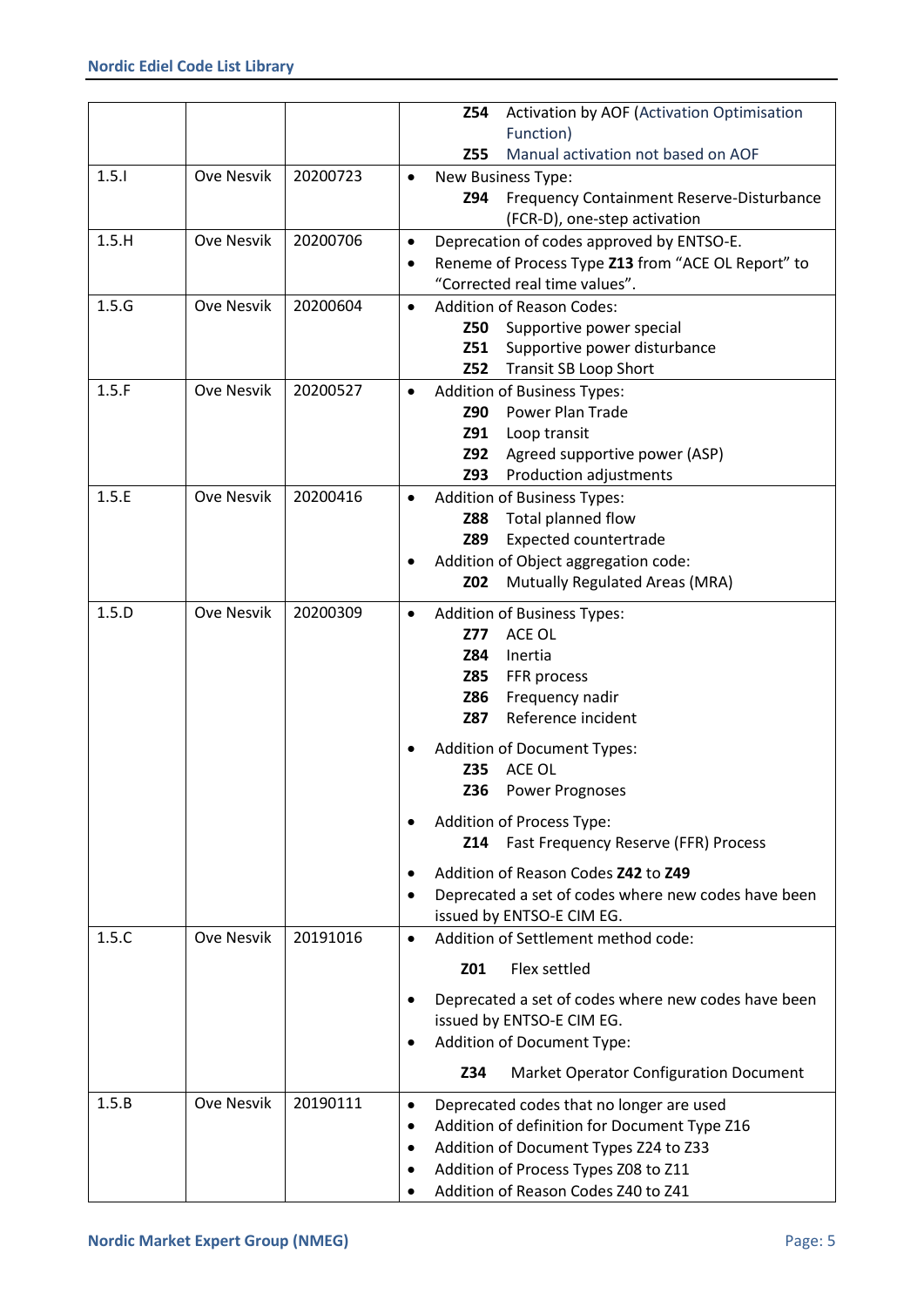|       |                   |          | Addition of Role Code Z06<br>٠                                                                                                                                                                                                                                                                                                                                                                                                                                                                                                                                                                                                                                                                                                                                                                                                                                                                                                                                          |
|-------|-------------------|----------|-------------------------------------------------------------------------------------------------------------------------------------------------------------------------------------------------------------------------------------------------------------------------------------------------------------------------------------------------------------------------------------------------------------------------------------------------------------------------------------------------------------------------------------------------------------------------------------------------------------------------------------------------------------------------------------------------------------------------------------------------------------------------------------------------------------------------------------------------------------------------------------------------------------------------------------------------------------------------|
| 1.5.A | Ove Nesvik        | 20180425 | • Addition of Trade Structure Document Types:<br>Request Bilateral Trade Structure Document<br>Z24<br>Z25<br>Request PX Trade Structure Document<br>Z26<br>Bilateral trade structure master data<br>document containing master data changed<br>within the Validity Time Interval<br>Z27<br>Bilateral trade structure master data<br>document containing all valid master data<br>within the Validity Time Interval<br>PX trade structure master data document<br><b>Z28</b><br>containing master data changed within the<br>Validity Time Interval<br>Z29<br>PX trade structure master data document<br>containing all valid master data within the Validity Time                                                                                                                                                                                                                                                                                                       |
| 1.4.B | <b>Ove Nesvik</b> | 20170419 | Interval<br>• Rename of Document Type codes:<br>Z12<br>Request change of retailer consumption<br>master data<br>Z13<br>Request change of Resource Object master<br>data<br>Z18<br>Party Relation Master Data Document<br>containing master data changed within the<br>Validity Time Interval<br>Z19<br>Party Relation Master Data Document<br>containing all valid master data within the<br>Validity Time Interval<br>• Rename of Document Type codes to:<br>Retailer consumption master data document<br><b>Z20</b><br>containing master data changed within the<br>Validity Time Interval<br>Retailer consumption master data document<br>Z21<br>containing all valid master data within the<br>Validity Time Interval<br>Z22<br>Resource Object master data document<br>containing master data changed within the<br>Validity Time Interval<br>Resource Object master data document<br>Z23<br>containing all valid master data within the<br>Validity Time Interval |
| 1.4.A | <b>Ove Nesvik</b> | 20170419 | • Addition of Price category type codes:<br>Z01<br><b>Buying</b><br><b>Z02</b><br>Selling<br><b>Z03</b><br>Average<br>• Added Document Type Codes Z20, Z21, Z22 and Z23<br>• Rephrased Document Type Codes Z12 and Z13<br>• Updated logos on the front page<br><b>Removed NPS</b>                                                                                                                                                                                                                                                                                                                                                                                                                                                                                                                                                                                                                                                                                       |
| 1.3.H | Ove Nesvik        | 20170213 | Textual corrections:<br>Updated logos on the front page<br>$\bullet$<br>Updated NTC and NEG member list                                                                                                                                                                                                                                                                                                                                                                                                                                                                                                                                                                                                                                                                                                                                                                                                                                                                 |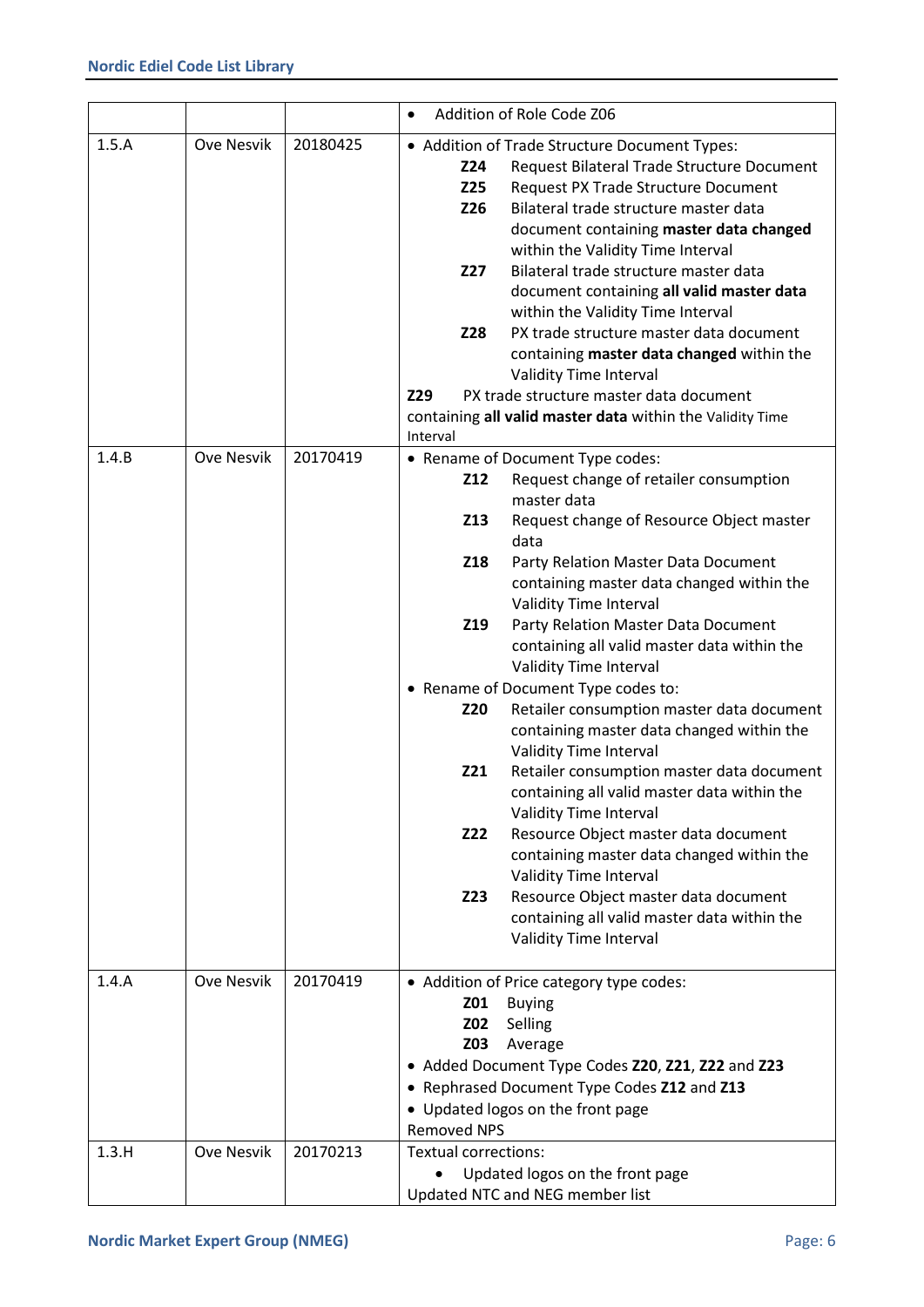| 1.3.G       | <b>Ove Nesvik</b> | 20161121 | <b>Added Document Types:</b>                             |
|-------------|-------------------|----------|----------------------------------------------------------|
|             |                   |          | Z18<br>Party Relation Master Data Document where         |
|             |                   |          | Validity Start and/or Validity End are within the        |
|             |                   |          | Validity Period"                                         |
|             |                   |          | Party Relation Master Data Document where<br><b>Z19</b>  |
|             |                   |          | relations are valid sometime within the Validity Period" |
| 1.3.F       | <b>Ove Nesvik</b> | 20160629 | Addition of Document type Z17 Spot Market Bid Status     |
|             |                   |          | Report                                                   |
| 1.3.E       | Ove Nesvik        | 20160525 | Addition of Z99 Sub-Grid Area                            |
| 1.3.D       | Ove Nesvik        | 20150904 | MGA type "Z02 Only losses" is deprecated                 |
| 1.3.C       | <b>Ove Nesvik</b> | 20150623 | Addition of Business type Z68 Production Unit own        |
|             |                   |          | consumption                                              |
| 1.3.B       | Ove Nesvik        | 20150519 | Rename of Production Unit Type code to Production        |
|             |                   |          | Type code                                                |
| 1.3.A       | <b>Ove Nesvik</b> | 20150503 | Addition of Production unit type code and the codes      |
|             |                   |          | Normal<br>Z01                                            |
|             |                   |          | Z02<br>Minor                                             |
| 1.2.A       | <b>Ove Nesvik</b> | 20150421 | Addition of MGA Type:                                    |
|             |                   |          | <b>Z07</b><br>Transmission (main/central) grid           |
| Draft 1.2.A | <b>Ove Nesvik</b> | 20150130 | Addition of Asset Type:                                  |
|             |                   |          | <b>Z07</b><br>Consumption"                               |
|             |                   |          | Addition of Object aggregation:                          |
|             |                   |          | Z01<br>Generator group                                   |
| Draft 1.2.A | Ove Nesvik        | 20141001 | Addition of Reason codes Z29-Z39                         |
| Draft 1.2.A | <b>Ove Nesvik</b> | 20140717 | Deprecation of Business Type Codes:                      |
|             |                   |          | Z53 (B14) Production deviation                           |
|             |                   |          | Z54 (B15) Consumption deviation                          |
|             |                   |          | Z55 (B20) Balance up regulation price                    |
|             |                   |          | Z56 (B21) Balance down regulation price                  |
|             |                   |          | Z57 (B22) Main direction                                 |
|             |                   |          | Z58 (B23) Consumption imbalance price                    |
|             |                   |          | Z59 (B24) Production sales imbalance price               |
|             |                   |          | Z60 (B25) Production purchase imbalance price            |
|             |                   |          | Z61 (B26) Average balance price between MBAs             |
|             |                   |          | Z62 (B27) Pumped                                         |
|             |                   |          | Z63 (B28) Large installation consumption                 |
|             |                   |          | Z65 (B29)<br>MGA imbalance                               |
| 1.1.A       | <b>Ove Nesvik</b> | 20140422 | Addition of Business Type codes:                         |
|             |                   |          | Balance up regulation price<br><b>Z55</b>                |
|             |                   |          | Balance down regulation price<br>Z56                     |
|             |                   |          | Main direction<br><b>Z57</b>                             |
|             |                   |          | <b>Z58</b><br>Consumption imbalance price                |
|             |                   |          | Production sales imbalance price<br><b>Z59</b>           |
|             |                   |          | <b>Z60</b><br>Production purchase imbalance price        |
|             |                   |          | <b>Z61</b><br>Middle balance price between MBAs          |
|             |                   |          | Z62<br>Pumped                                            |
|             |                   |          | Z63<br>Large installation consumption                    |
|             |                   |          | Z64<br>Internal trade difference                         |
|             |                   |          | Z65<br>MGA imbalance                                     |
|             |                   |          | Addition of Document Type codes:                         |
|             |                   |          | Z10<br>Connected Metering Grid Area (MGA)                |
|             |                   |          | document                                                 |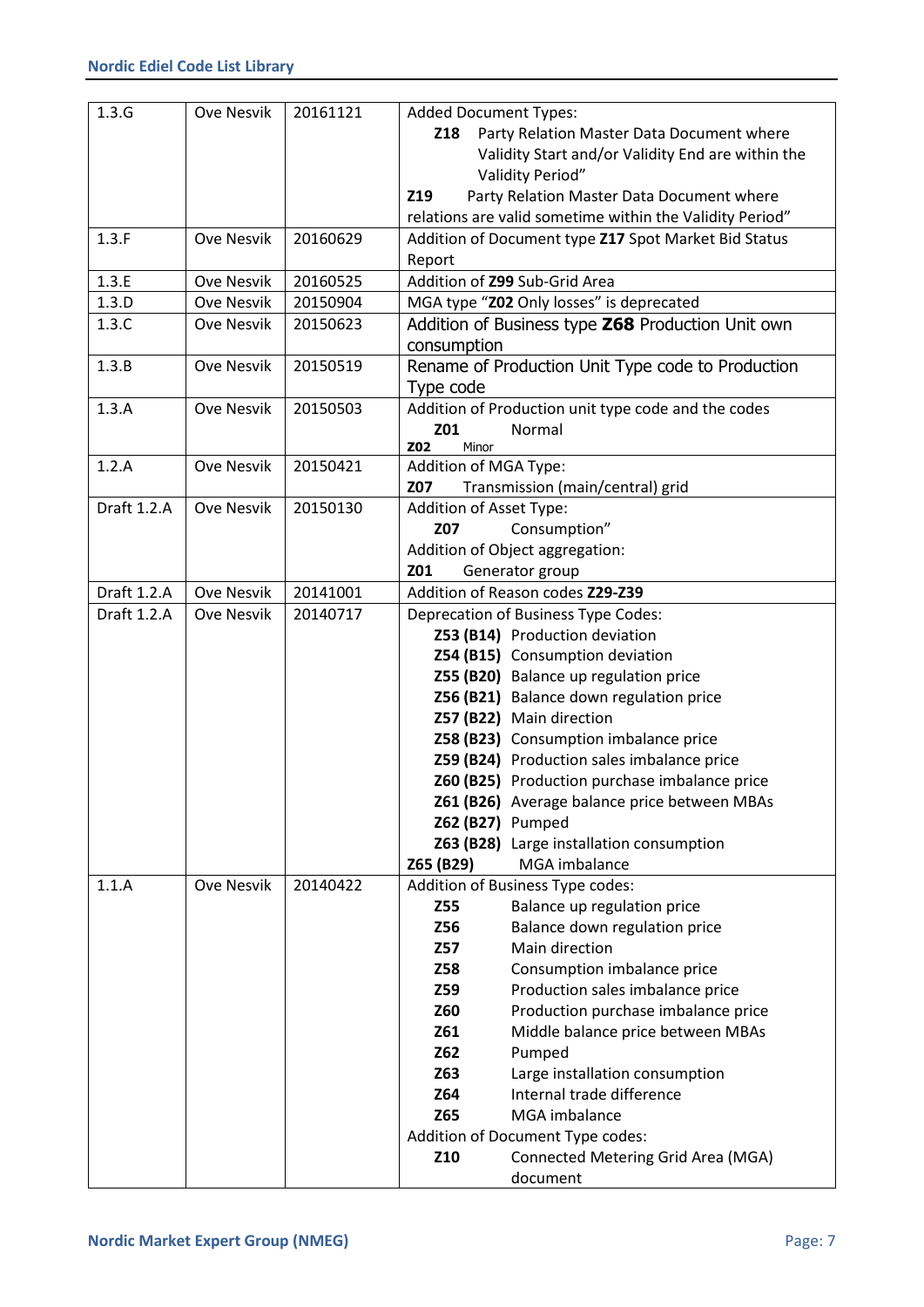|       |            |          | Market Balance Area (MBA) structure<br><b>Z11</b><br>document |
|-------|------------|----------|---------------------------------------------------------------|
|       |            |          | Addition of new code list, Type of Area code:                 |
|       |            |          | Market Balance Area (MBA)<br>Z01                              |
|       |            |          | Metering Grid Area (MGA)<br>Z02                               |
| 1.0.B | Ove Nesvik | 20140207 | Addition of Bid Type Code:                                    |
|       |            |          | Profile block bid<br>Z04                                      |
|       |            |          | Addition of Business Type Codes:                              |
|       |            |          | Production deviation<br>Z53                                   |
|       |            |          | Consumption deviation<br>Z54                                  |
| 1.0.A | Ove Nesvik | 20131212 | First approved version                                        |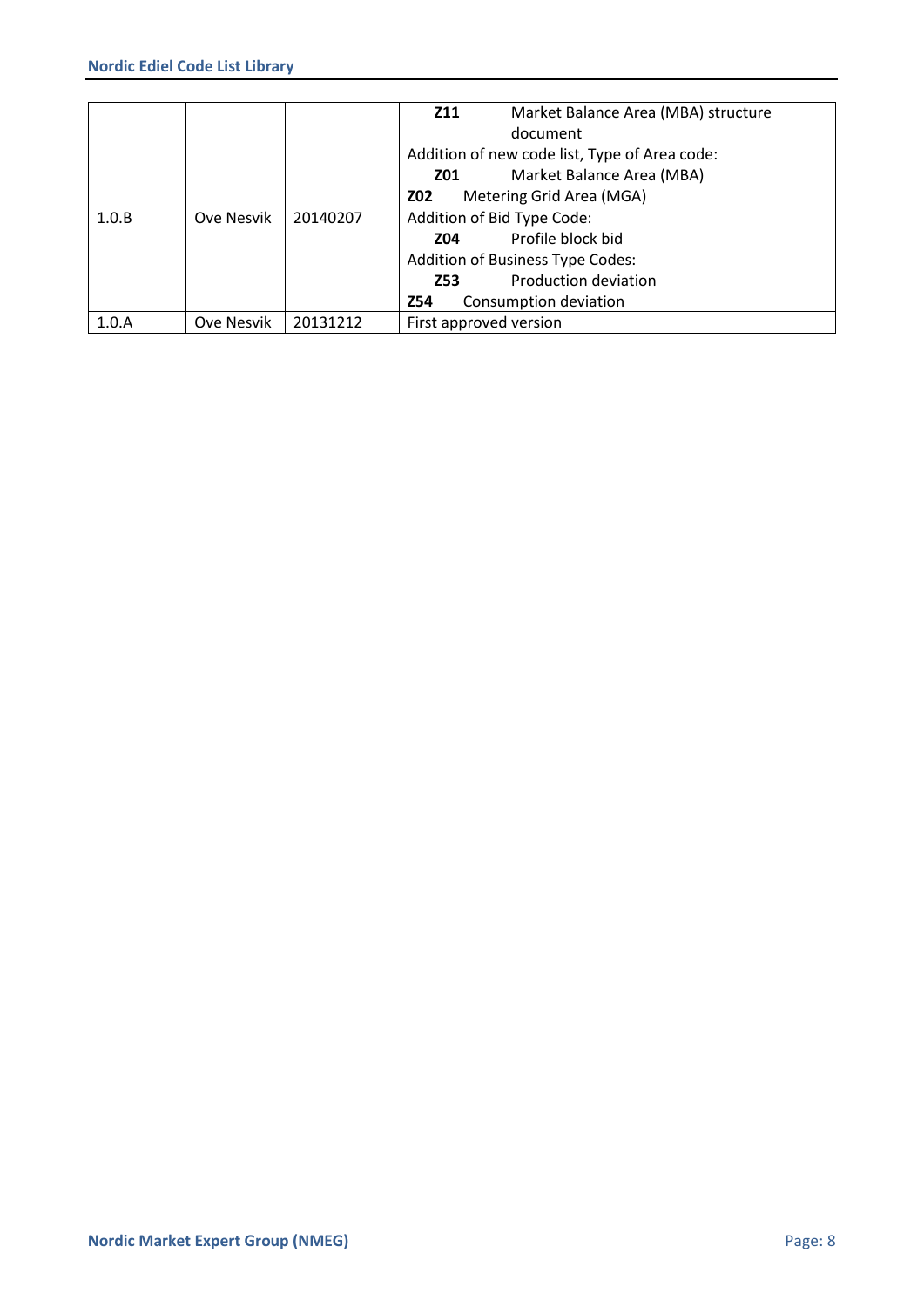#### <span id="page-8-0"></span>**2 Nordic extensions to ENTSO-E code lists**

#### <span id="page-8-1"></span>**2.1 Asset type code**

| Code       | <b>Name</b>                | <b>Description</b>                                                                                                             |
|------------|----------------------------|--------------------------------------------------------------------------------------------------------------------------------|
| <b>Z01</b> |                            | Deprecated (use A08 Busbar instead)                                                                                            |
| <b>Z02</b> |                            | Deprecated (not used anymore)                                                                                                  |
| <b>Z03</b> | <b>Transformer station</b> | Deprecated (Use B23 instead)                                                                                                   |
| <b>Z04</b> | Thermal                    | Deprecated (Use B37 instead)                                                                                                   |
| <b>Z05</b> | Wind                       | Deprecated (Use B30 instead)                                                                                                   |
| <b>Z06</b> |                            | Deprecated (Use "B10 Hydro Pumped Storage", "B11<br>Hydro Run-of-river and pondage" or "B12 Hydro Water<br>Reservoir" instead) |
| <b>Z07</b> |                            | Deprecated (Use "A05 Load" instead)                                                                                            |
| <b>Z08</b> | Wave                       | Deprecated (Use B34 instead)                                                                                                   |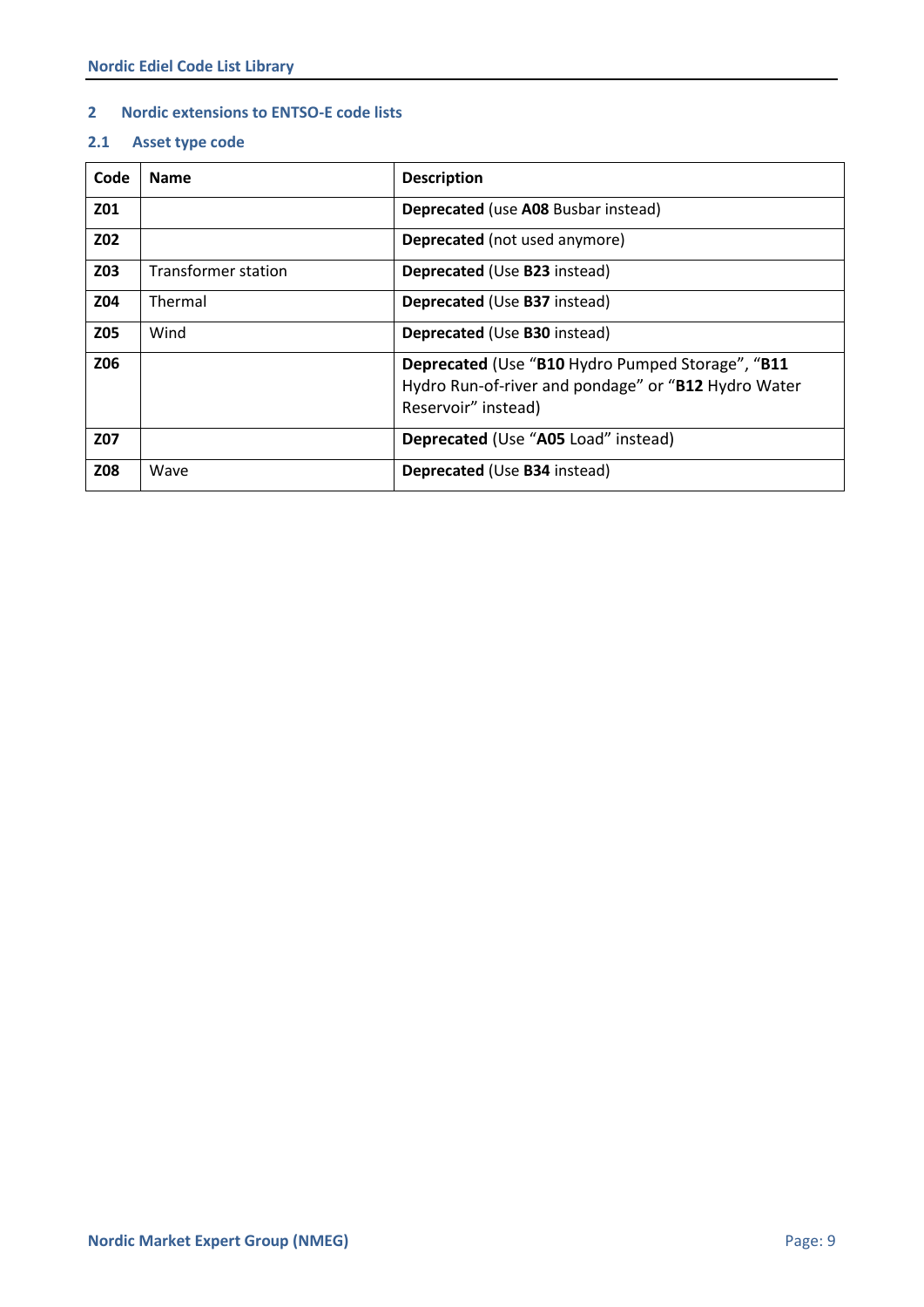## <span id="page-9-0"></span>**2.2 Business type code**

| Code       | <b>Name</b>                                          | <b>Description</b>                                                                                                                                                                       |
|------------|------------------------------------------------------|------------------------------------------------------------------------------------------------------------------------------------------------------------------------------------------|
| <b>N03</b> | In-feed ATC                                          | Available transfer capacity at the in-feed side of a tie-line or<br>cable (i.e. into the cable, out from sending area)                                                                   |
|            |                                                      | (E.g. used in the NorNed project)                                                                                                                                                        |
| <b>N04</b> | Out-feed ATC                                         | Available transfer capacity at the out-feed side of a tieline or<br>cable, i.e. after subtraction of grid loss. (i.e. out of the cable,<br>into receiving area)                          |
|            |                                                      | (E.g. used in the NorNed project)                                                                                                                                                        |
| Z01        |                                                      | Deprecated (Use A77, Production, dispatchable instead)                                                                                                                                   |
| Z02        |                                                      | Deprecated (Use C25, Frequency bias instead)                                                                                                                                             |
| Z03        |                                                      | Deprecated (Use C26, Frequency Containment Reserve-<br>Normal (FCR-N) instead)                                                                                                           |
| <b>Z04</b> |                                                      | Deprecated (Use A78, Consumption, dispatchable instead)                                                                                                                                  |
| <b>Z05</b> | Net internal trade counterpart                       | Net internal trade as reported from the counterpart, used<br>during matching procedure.                                                                                                  |
| Z06        |                                                      | Deprecated (Use C27, Frequency Containment Reserve-<br>Disturbance (FCR-D) instead)                                                                                                      |
| <b>Z07</b> |                                                      | Deprecated (Use A70, Production, unavailable instead)                                                                                                                                    |
| <b>Z08</b> | Trade, unconfirmed                                   | The trade plan of an actor when not matched against a<br>counterpart, used during matching procedure.                                                                                    |
| Z09        |                                                      | Deprecated (Use A89, Spinning reserve (The extra generating<br>capacity that is available by increasing the production of<br>generators that are already connected to the power system)) |
| Z10        |                                                      | Deprecated (Use A10, tertiary reserves)                                                                                                                                                  |
| Z11        |                                                      | Deprecated (Use A12, Secondary control (A time series<br>concerning secondary reserve))                                                                                                  |
| Z12        | Total primary reserve                                | Sum of all primary reserves                                                                                                                                                              |
| Z13        | <b>Balance regulation activations</b>                | Activations of tertiary reserves in the Balance regulation<br>market                                                                                                                     |
| Z14        | System operator adjustment                           | Proposed adjustment by the System operator, used during<br>matching procedure.                                                                                                           |
| Z15        | Result of an automatic System<br>operator adjustment | Forced adjustment by the System operator, used during<br>matching procedure.                                                                                                             |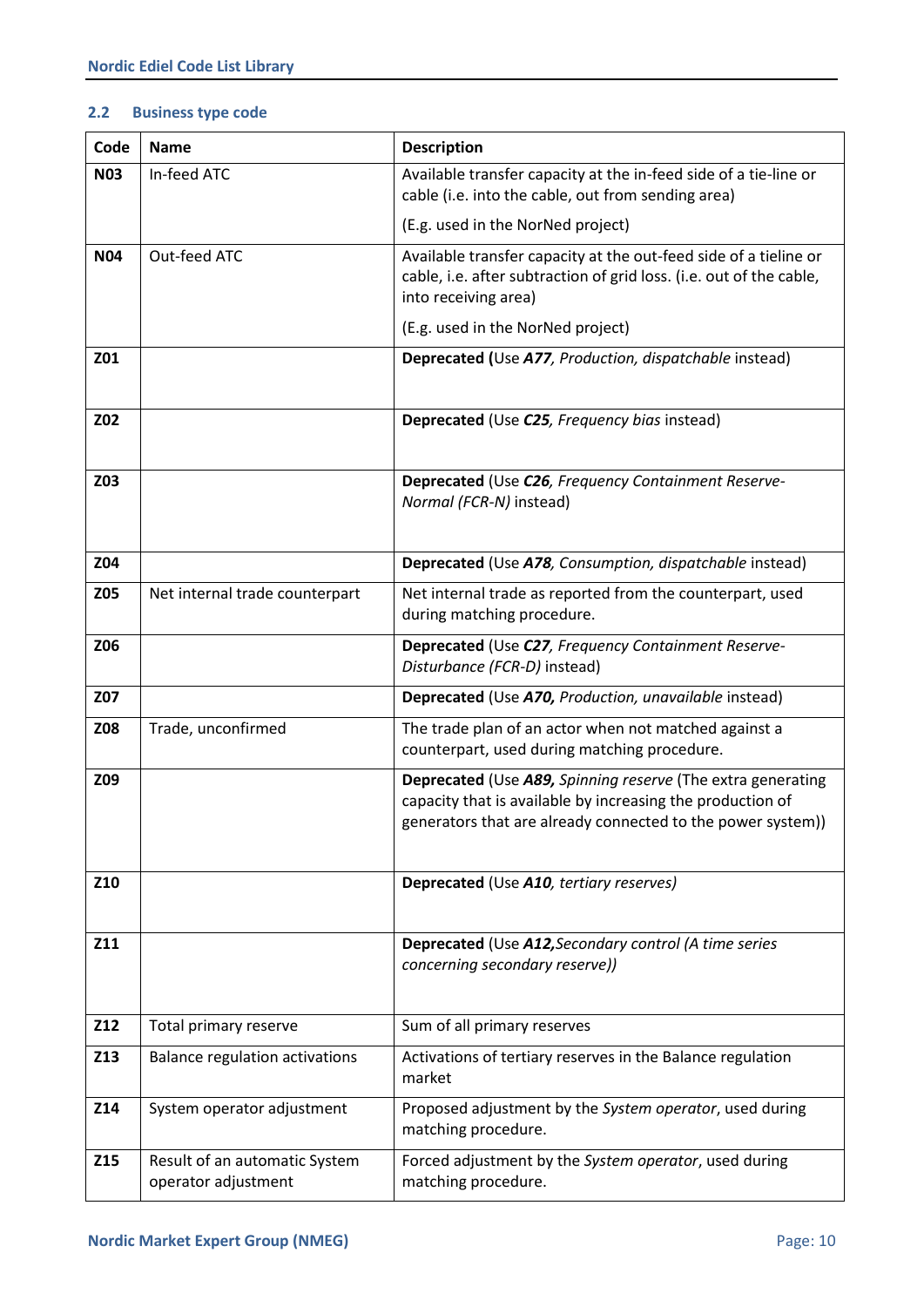| Z16        | Market schedules difference          | Difference between own and counterparty market schedules,<br>used during matching procedure.                                                                                                                                                                                                                                                                                                                      |
|------------|--------------------------------------|-------------------------------------------------------------------------------------------------------------------------------------------------------------------------------------------------------------------------------------------------------------------------------------------------------------------------------------------------------------------------------------------------------------------|
| Z17        | <b>Technical minimum</b>             | Technical minimum possible, under minimum, Resource<br>Object having the possibility of using overload areas.                                                                                                                                                                                                                                                                                                     |
| Z18        | <b>Technical maximum</b>             | Technical maximum possible, maximum incl. overload,<br>Resource Object having the possibility of using overload areas.                                                                                                                                                                                                                                                                                            |
| Z19        | Total maximum production             | Schedule for maximum total production.                                                                                                                                                                                                                                                                                                                                                                            |
| <b>Z20</b> | Total minimum production             | Schedule for minimum total production.                                                                                                                                                                                                                                                                                                                                                                            |
| Z21        | <b>Total Transfer Capacity (TTC)</b> | The Total Transfer Capacity is the maximum exchange<br>program between two areas compatible with operational<br>security standards applicable at each system if future network<br>conditions, generation and load patterns were perfectly<br>known in advance.                                                                                                                                                    |
| Z22        | Maximum production capacity          | Maximum total value of planned production.                                                                                                                                                                                                                                                                                                                                                                        |
| Z23        | Minimum production capacity          | Minimum total value of planned production                                                                                                                                                                                                                                                                                                                                                                         |
| Z24        | Peak load resource                   | Peak load resource refers to power plants which produce<br>electricity using condensing power capacity covered by the<br>power load reserve arrangement and may also refer to dis-<br>connectable consumption.                                                                                                                                                                                                    |
| Z25        |                                      | Deprecated Use A66, Energy flow, together with an object<br>aggregation element                                                                                                                                                                                                                                                                                                                                   |
| Z26        |                                      | Deprecated Use A23, Balance management                                                                                                                                                                                                                                                                                                                                                                            |
| Z27        | Operational capacity (OC)            | Operational capacity is exchanged between System operators.<br>The OC is the available transfer capacity as established during<br>the operational day, i.e. the capacity available after closure of<br>the intra-day market. The OC is used for system operation and<br>not for market purposes. The OC may be both higher and<br>lower than the ATC. The OC may be negative.<br>This is a permanent Nordic code. |
| <b>Z28</b> | <b>Balance regulation power</b>      | Offered tertiary reserves to the Balance regulation market                                                                                                                                                                                                                                                                                                                                                        |
| <b>Z29</b> | Reserves option power                | Offered tertiary reserves to the Reserves option market                                                                                                                                                                                                                                                                                                                                                           |
| <b>Z30</b> |                                      | Deprecated i.e. not used                                                                                                                                                                                                                                                                                                                                                                                          |
| Z31        |                                      | Deprecated (Use A79, Production, non-dispatchable instead)                                                                                                                                                                                                                                                                                                                                                        |
| Z32        |                                      | Deprecated (Use C30 System price instead)                                                                                                                                                                                                                                                                                                                                                                         |
| Z33        |                                      | Deprecated (this information should be found as Process type<br>at the header level)                                                                                                                                                                                                                                                                                                                              |
| Z34        |                                      | Deprecated (this information should be found as Process type<br>at the header level)                                                                                                                                                                                                                                                                                                                              |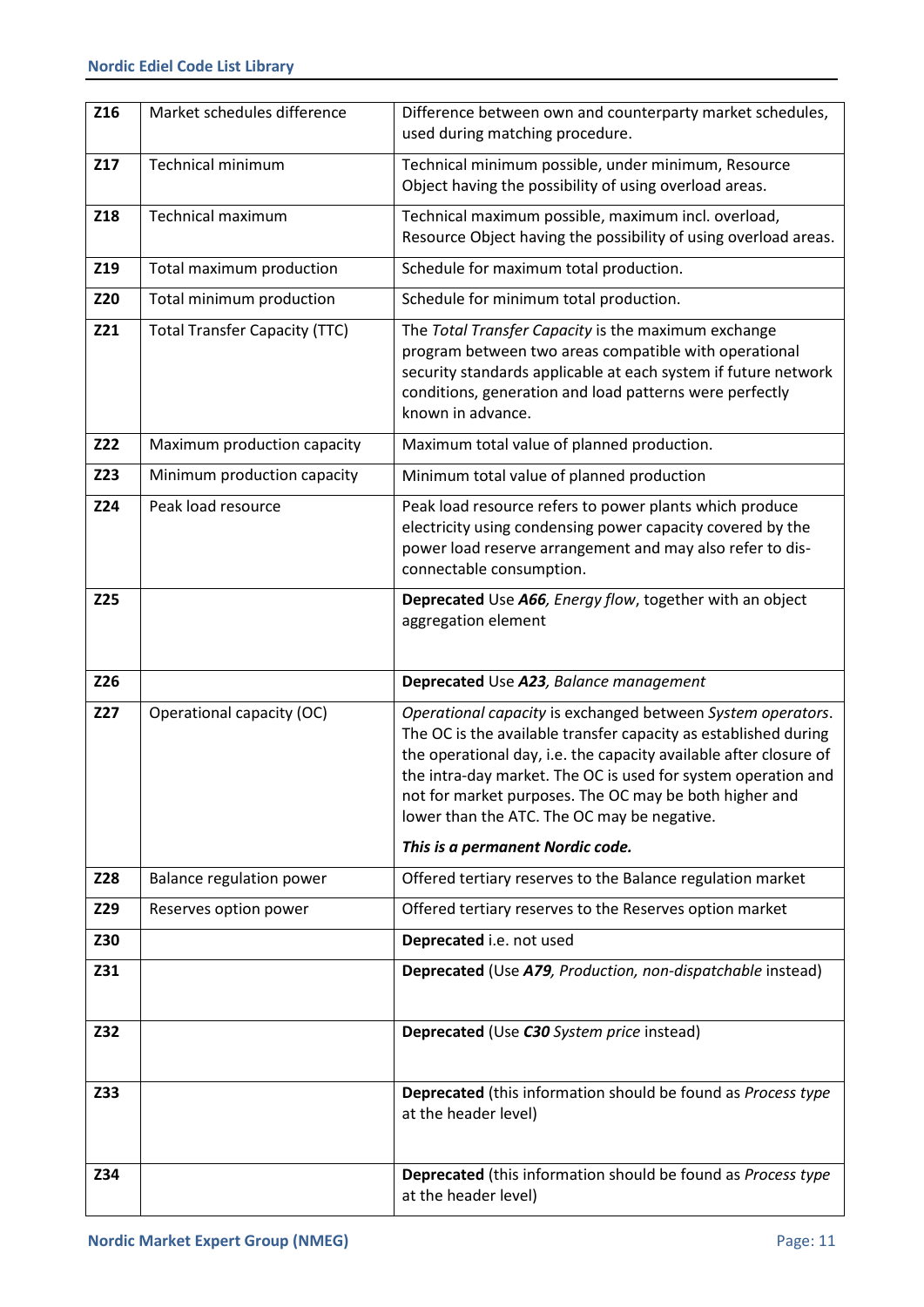| Z35        | Commercial bid                                           | The time series provides commercial bids.                                                 |
|------------|----------------------------------------------------------|-------------------------------------------------------------------------------------------|
| Z36        | Reserve bid                                              | The time series provides reserve bids.                                                    |
| Z37        | Primary reserves activations                             | Activations of primary reserves                                                           |
| Z38        | Hydro production                                         | The business being described concerns production based on<br>hydro power                  |
| Z39        | Nuclear production                                       | The business being described concerns production based on<br>nuclear power                |
| <b>Z40</b> | Thermal production                                       | The business being described concerns production based on<br>thermal power                |
| Z41        | Wind production                                          | The business being described concerns production based on<br>wind power                   |
| Z42        | Decentralised production                                 | The business being described concerns production based on<br>decentralised power          |
| Z43        | Gas turbine and diesel production                        | The business being described concerns production based on<br>gas turbine and diesel power |
| Z44        | Other thermal production                                 | The business being described concerns production based on<br>other thermal power          |
| Z45        | Disturbance on the Link                                  | Nordic code (currently used by SwePol)                                                    |
| Z46        | System Operator redispatching,<br>in case of ASP special | Nordic code (currently used by SwePol)                                                    |
| Z47        | Loop Flow                                                | Nordic code (currently used by SwePol)                                                    |
| Z48        | Number of return cables                                  | Nordic code (currently used by SwePol)                                                    |
| Z49        | Commercial production                                    | The time series provides commercial bids based on production                              |
| <b>Z50</b> | Commercial wind production                               | The time series provides commercial bids based on wind<br>production                      |
| Z51        | Commercial consumption                                   | The time series provides commercial bids based on<br>consumption                          |
| Z52        |                                                          | Deprecated (Use C29 Small scale production)                                               |
| Z53        |                                                          | Deprecated (Use B14 instead)                                                              |
| Z54        |                                                          | Deprecated (Use B15 instead)                                                              |
| Z55        |                                                          | Deprecated (Use B20 instead)                                                              |
| Z56        |                                                          | Deprecated (Use B21 instead)                                                              |
| Z57        |                                                          | Deprecated (Use B22 instead)                                                              |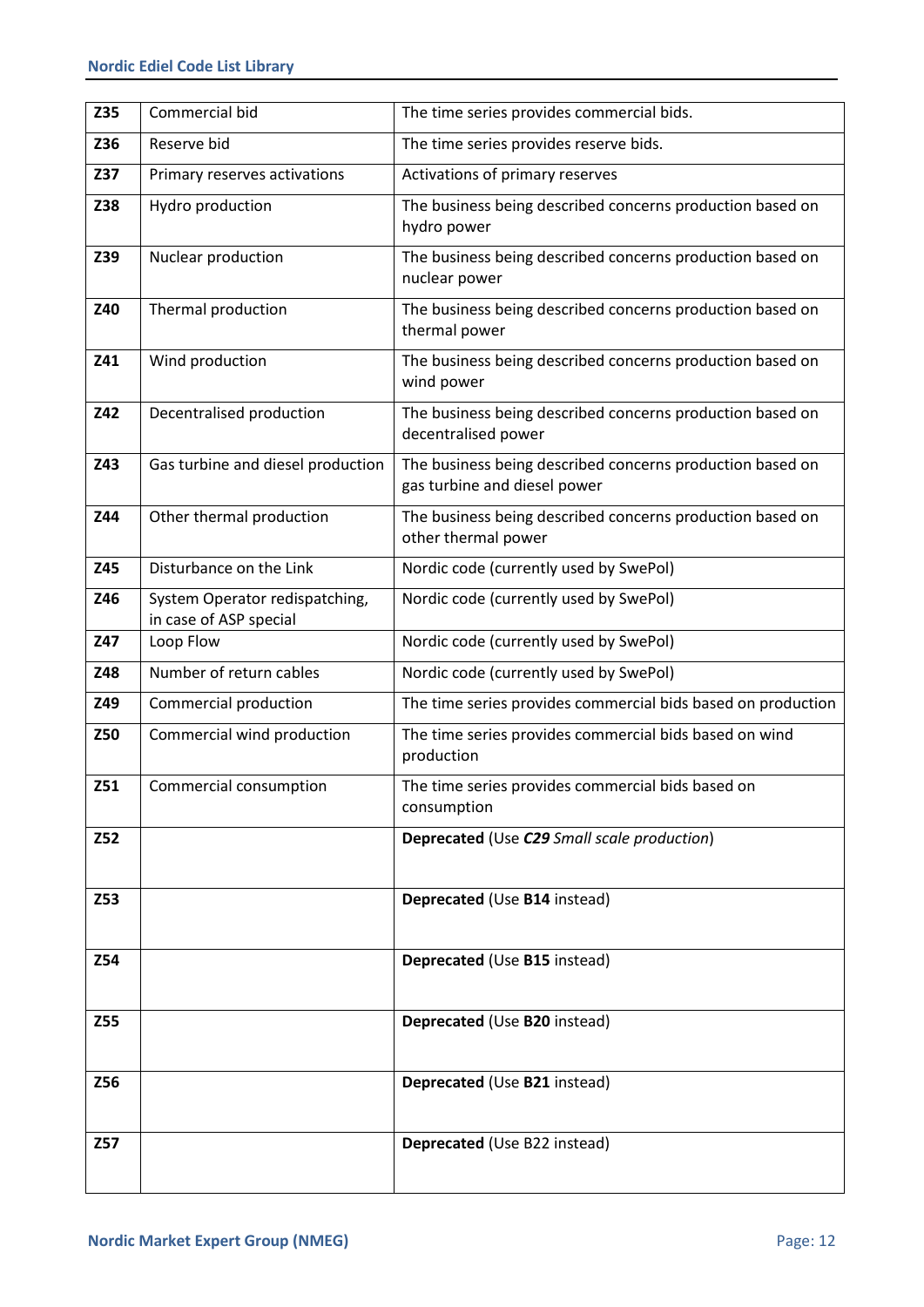| Z58        |                                                       | Deprecated (Use B23 instead)                                                                                                                                                                                                                                                                                    |
|------------|-------------------------------------------------------|-----------------------------------------------------------------------------------------------------------------------------------------------------------------------------------------------------------------------------------------------------------------------------------------------------------------|
| Z59        |                                                       | Deprecated (Use B24 instead)                                                                                                                                                                                                                                                                                    |
| <b>Z60</b> |                                                       | Deprecated (Use B25 instead)                                                                                                                                                                                                                                                                                    |
| Z61        |                                                       | Deprecated (Use B26 instead)                                                                                                                                                                                                                                                                                    |
| Z62        |                                                       | Deprecated (Use B27 instead)                                                                                                                                                                                                                                                                                    |
| Z63        |                                                       | Deprecated (Use B28 instead)                                                                                                                                                                                                                                                                                    |
| Z64        | Internal trade difference                             | A time series concerning internal trade difference, within a<br>Market balance area, i.e. the difference between trades<br>reported from an out party (seller) and an in party (buyer).<br>The internal trade difference is the delta value between what<br>is reported by the two Balance responsible Parties. |
| Z65        |                                                       | Deprecated (Use B29 instead)                                                                                                                                                                                                                                                                                    |
| <b>Z66</b> | Last resort                                           | A time series concerning consumption handled by supplier of<br>last resort                                                                                                                                                                                                                                      |
| <b>Z67</b> | <b>TRM</b>                                            | <b>Transmission Reliability Margin</b>                                                                                                                                                                                                                                                                          |
| <b>Z68</b> | <b>Production Units own</b><br>consumption            | The consumption of one or more Production Units                                                                                                                                                                                                                                                                 |
| Z69        |                                                       | Deprecated (use "C57 Metered frequency" instead)                                                                                                                                                                                                                                                                |
| Z70        |                                                       | Deprecated (use "C17 Market price and total volume"<br>instead)                                                                                                                                                                                                                                                 |
| Z71        |                                                       | Deprecated (use "C18 Import price" instead)                                                                                                                                                                                                                                                                     |
| Z72        |                                                       | Deprecated (use "C19 Capacity allocated (excluding price)"<br>instead)                                                                                                                                                                                                                                          |
| Z73        | Fast active disturbance reserve                       | The fast active disturbance reserve is the manual reserve<br>(FRR-M) available within 15 minutes in the event of the loss<br>of an individual principal component (production unit, line,<br>transformer, bus bar etc.). Restores the frequency<br>controlled disturbance reserve.                              |
| Z74        | Imbalance sales price                                 | A time series concerning imbalance prices for sales                                                                                                                                                                                                                                                             |
| Z75        | Imbalance purchase price                              | A time series concerning imbalance prices for purchase                                                                                                                                                                                                                                                          |
| Z76        | Day ahead prices used for CZC<br>forecast calculation | 20190403: Reserved by Statnett (Stein-Ole)                                                                                                                                                                                                                                                                      |
| Z77        | ACE OL (Area Control Error Open<br>Loop)              | The Area Control Error Open Loop (ACE OL) is the real-time<br>imbalance of an area in the power system without automatic                                                                                                                                                                                        |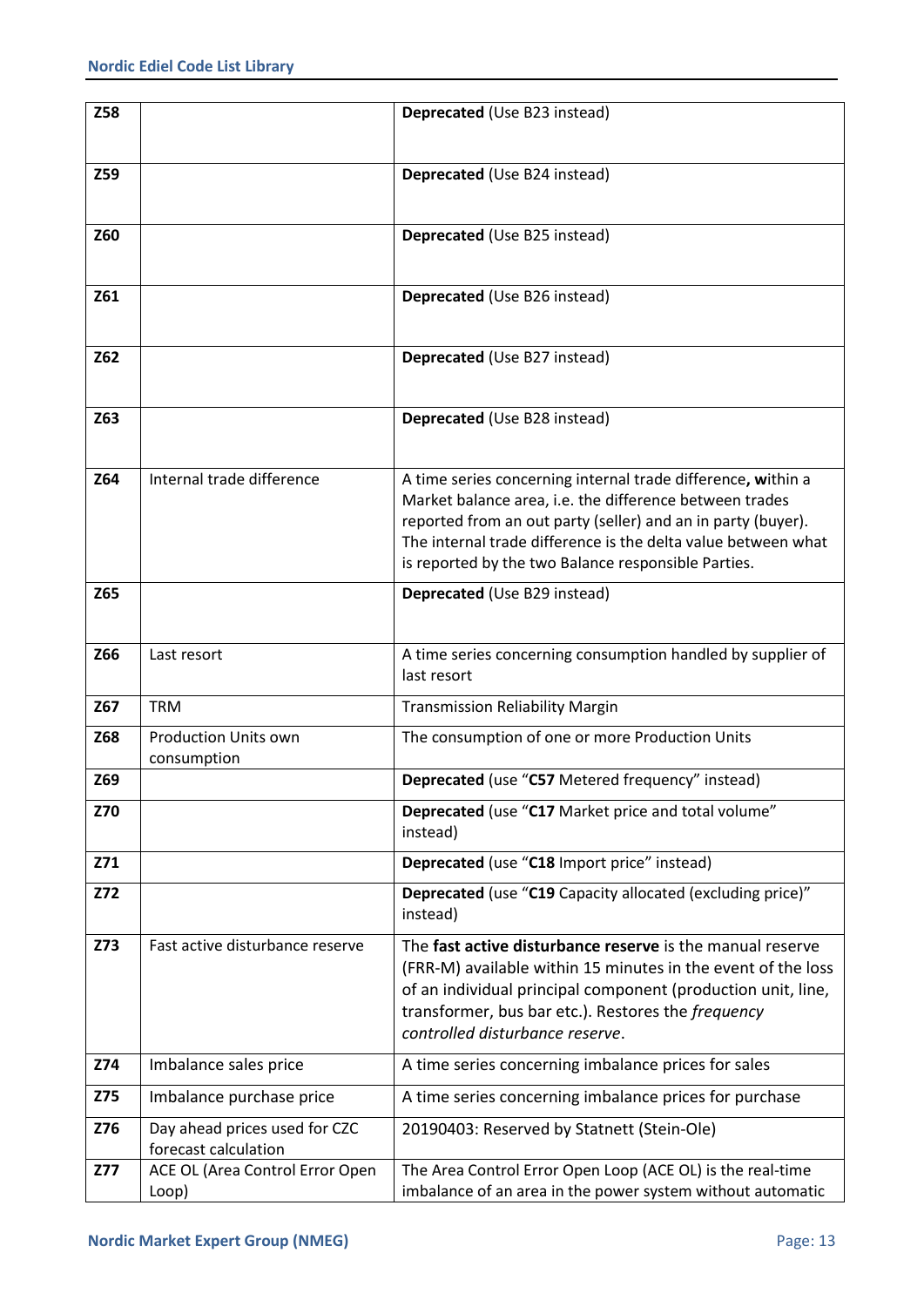|            |                                                                               | Frequency Restoration Reserve (aFRR) and manual Frequency<br>Restoration Reserves (mFRR). ACE OL is the imbalance before<br>any operator balancing actions.                                            |
|------------|-------------------------------------------------------------------------------|--------------------------------------------------------------------------------------------------------------------------------------------------------------------------------------------------------|
| Z78        | <b>Upper Alert</b>                                                            | A time series concerning the upper limit before an alarm is<br>raised                                                                                                                                  |
| Z79        | <b>Upper Emergency</b>                                                        | A time series concerning the upper limit before an emergency<br>is raised                                                                                                                              |
| <b>Z80</b> | Lower Alert                                                                   | A time series concerning the lower limit before an alarm is<br>raised                                                                                                                                  |
| Z81        | Lower Emergency                                                               | A time series concerning the lower limit before an emergency<br>is raised                                                                                                                              |
| Z82        | <b>Upper Warning</b>                                                          | A time series concerning the upper limit before a warning is<br>raised                                                                                                                                 |
| Z83        | Lower Warning                                                                 | A time series concerning the lower limit before a warning is<br>raised                                                                                                                                 |
| Z84        | Inertia                                                                       | A time series concerning the ability of the kinetic energy<br>stored in the rotating masses in the electricity system to resist<br>changes in frequency.                                               |
| Z85        | Fast Frequency Reserve (FFR)                                                  | A time series concerning the Fast Frequency Reserve (FFR), a<br>power response activated within about one second when<br>the system frequency drops below a certain level.                             |
| <b>Z86</b> | Frequency nadir                                                               | A time series concerning the expected lowest value of the<br>frequency, after a disturbance.                                                                                                           |
| Z87        | Reference incident                                                            | A time series concerning the expected maximum incident size<br>in MW.                                                                                                                                  |
| <b>Z88</b> | Total planned flow                                                            | A time series concerning total planned flow of power between<br>areas.                                                                                                                                 |
| <b>Z89</b> | <b>Expected countertrade</b>                                                  | The planned supportive power corrections.                                                                                                                                                              |
| <b>Z90</b> | Power Plan Trade                                                              | Sum of planned flow considering the Day ahead and Intraday<br>market.                                                                                                                                  |
| Z91        | Loop transit                                                                  | Flow resulting from agreed loop flows and transit agreement.                                                                                                                                           |
| Z92        | Agreed supportive power (ASP)                                                 | Flow from agreed supportive power.                                                                                                                                                                     |
| Z93        | Production adjustments                                                        | Period shift products activated in the balancing time frame<br>where the activation and need are in different areas.                                                                                   |
| Z94        | Frequency Containment Reserve-<br>Disturbance (FCR-D), one-step<br>activation | FCR-D one step activation, is a reserve that is automatically<br>activated when the frequency falls below 49.90 Hz after an<br>imbalance, activated in one step, as opposed to a linear<br>activation. |
| Z95        | Non-conform load schedule                                                     | Non-Conform Load Schedule: Loads that do not follow a daily<br>and seasonal load variation pattern.                                                                                                    |
| Z96        | Conform load schedule                                                         | Conform Load Schedule: A curve of load versus time (X-axis)<br>showing the active power values (Y1-axis) and reactive power<br>(Y2-axis) for each unit of the period covered. This curve               |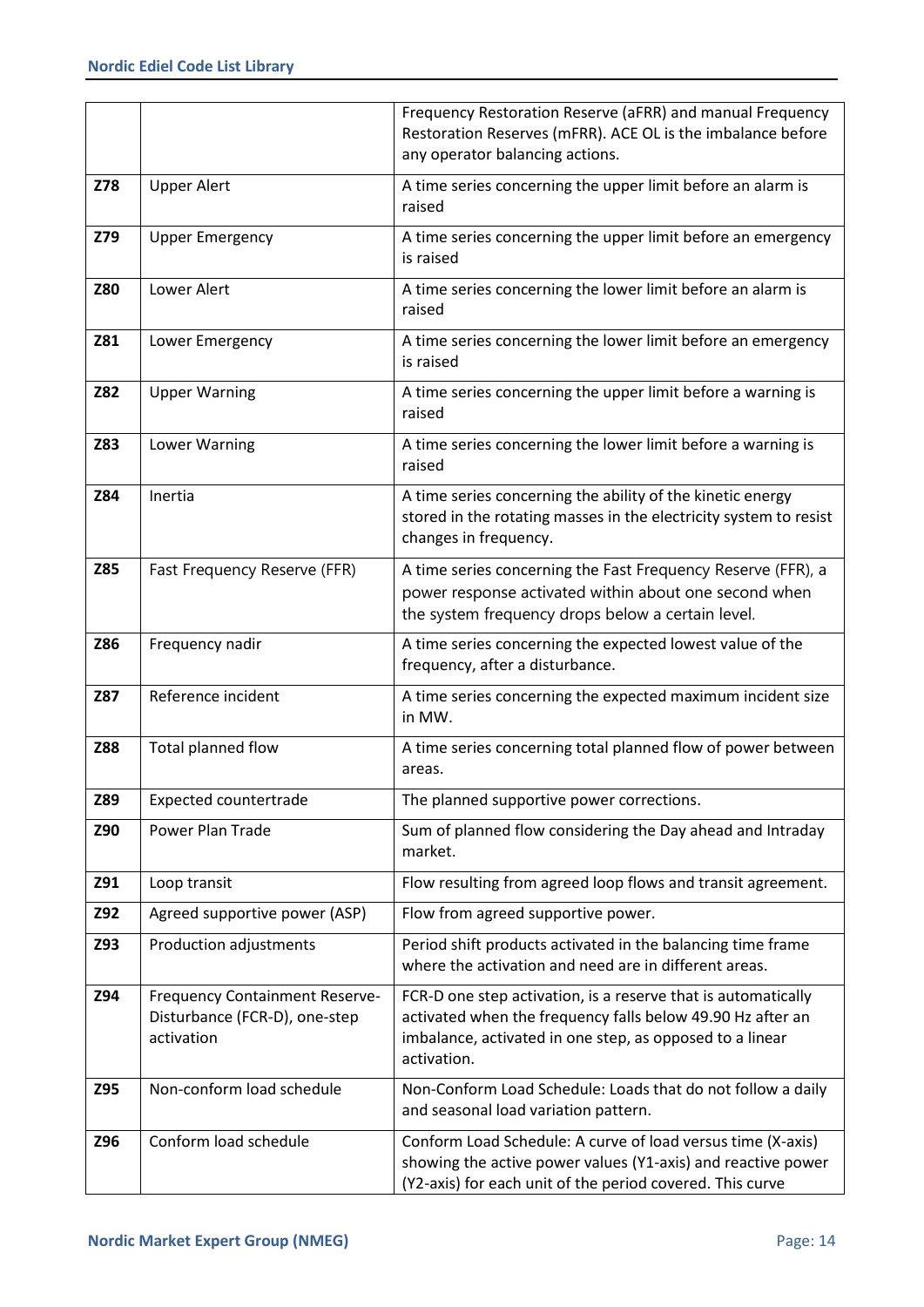|            |                                           | represents a typical pattern of load over the time period for a<br>given day type and season.                                                                                                                                                                                      |
|------------|-------------------------------------------|------------------------------------------------------------------------------------------------------------------------------------------------------------------------------------------------------------------------------------------------------------------------------------|
| <b>Z97</b> | Faster than standard FAT                  | Bids that can support a "Full Activation Time" (FAT) that is<br>faster than 12,5 minutes.                                                                                                                                                                                          |
|            |                                           | Fast activation can be done for bids with activation time<br>(CIM:activation_ConstraintDuration.duration) shorter than<br>the minimum requirement for the standard product. When<br>circumstances call for it, the TSO can order activation of such<br>bids on a shorter notice.   |
| <b>Z98</b> | Faster than standard deactivation<br>time | Fast deactivation can be done for bids with activation time<br>(CIM:activation_ConstraintDuration.duration) shorter than<br>the minimum requirement for the standard product. When<br>circumstances call for it, the TSO can order activation of such<br>bids on a shorter notice. |
| <b>Z99</b> | Slower than standard FAT                  | Bids that can support a Full Activation Time (FAT) that is<br>slower than 12,5 minutes.                                                                                                                                                                                            |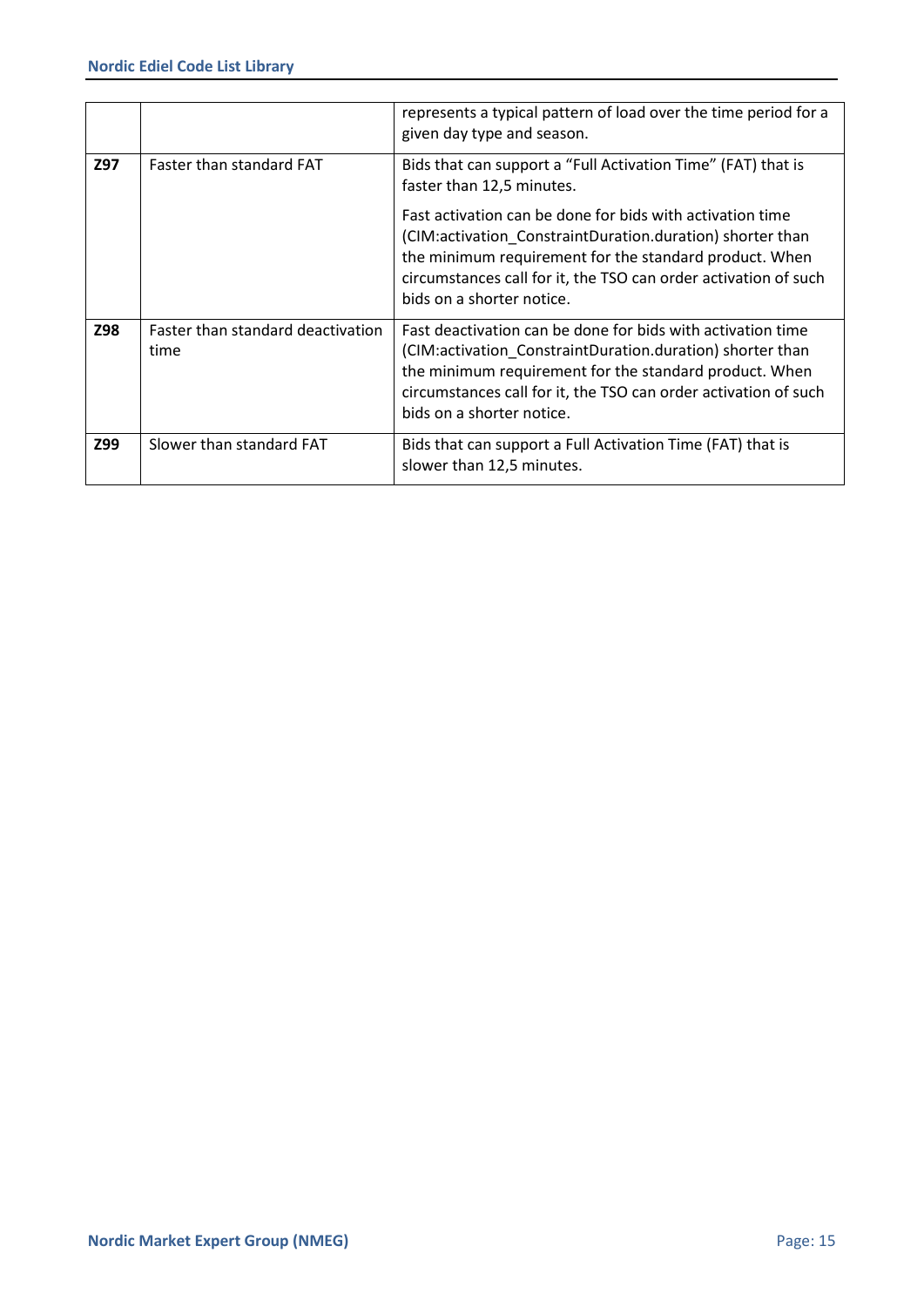## <span id="page-15-0"></span>**2.3 Document type code**

| Code            | <b>Name</b>                                                                                                   | <b>Description</b>                                                                                                                                                                                                                                            |
|-----------------|---------------------------------------------------------------------------------------------------------------|---------------------------------------------------------------------------------------------------------------------------------------------------------------------------------------------------------------------------------------------------------------|
| Z01             |                                                                                                               | Deprecated (Use A14, Resource Provider Resource Schedule<br>(Operational schedule))                                                                                                                                                                           |
| Z02             |                                                                                                               | Deprecated (Use A04, System Operator area schedule instead)                                                                                                                                                                                                   |
| Z03             | <b>Auction Specification Document</b>                                                                         | The document provides auction specification information.                                                                                                                                                                                                      |
| Z04             | Operational schedule, binding                                                                                 | The document provides binding operational (resource)<br>schedules from the System operator, after market cut-off<br>time.                                                                                                                                     |
| Z05             |                                                                                                               | Deprecated (use "B35 Area Configuration document" instead)                                                                                                                                                                                                    |
| Z06             | Market connection points<br>document                                                                          | A document specifying connection point and related area<br>where the connection point belongs.                                                                                                                                                                |
| Z07             | Rate of exchange document                                                                                     | A document used to distribute Rate of exchange                                                                                                                                                                                                                |
| Z08             | Intermediate Confirmation of<br>Aggregate metered data from the<br>Metered Data Aggregator                    | Intermediate Confirmation of Aggregated Data per<br>Neighbouring Grid from Imbalance Settlement Responsible to<br>Metered Data Aggregator                                                                                                                     |
| Z09             | Final Confirmation of Aggregate<br>metered data from the Metered<br>Data Aggregator                           | Final Confirmation of Aggregated Data per Neighbouring Grid<br>from Imbalance Settlement Responsible to Metered Data<br>Aggregator                                                                                                                            |
| Z <sub>10</sub> | <b>Connected Metering Grid Area</b><br>(MGA) document                                                         | Deprecated (use "B37 Connected Area Document" instead)                                                                                                                                                                                                        |
| Z11             | Market Balance Area (MBA)<br>Master Data document                                                             | Deprecated (use "B36 Area Composition document" instead)                                                                                                                                                                                                      |
| Z12             | Request change of retailer<br>consumption master data                                                         | A document requesting changes to retailer consumption<br>master data, sent from an Entitled Role to the Imbalance<br>Settlement Responsible                                                                                                                   |
| Z13             | Request change of Resource<br>Object master data                                                              | Resource Object master data document where Validity Start<br>and/or Validity End date are changed within the Validity Time<br>Interval (Start date/time inclusive and End date/time<br>exclusive). A document containing master data for a Resource<br>Object |
| Z14             |                                                                                                               | <b>Deprecated</b>                                                                                                                                                                                                                                             |
| Z15             | DATCR activation, move (change)<br>of planned production                                                      | A document indication a move or change of planned<br>production in a Directly Activated Tertiary Control Reserve<br>(DATCR) process.                                                                                                                          |
| Z16             | <b>Generator Group Relations</b><br>document                                                                  | A document containing master data for Generator Group and<br><b>Generator Relations</b>                                                                                                                                                                       |
| Z17             | Spot Market Bid Status Report                                                                                 | A document containing a Bid Status from the Spot Market                                                                                                                                                                                                       |
| Z18             | Party Relation Master Data<br>Document containing master<br>data changed within the Validity<br>Time Interval | Party Relation Master Data Document containing master data<br>changed within the Validity Time Interval (Start date/time<br>inclusive and End date/time exclusive)                                                                                            |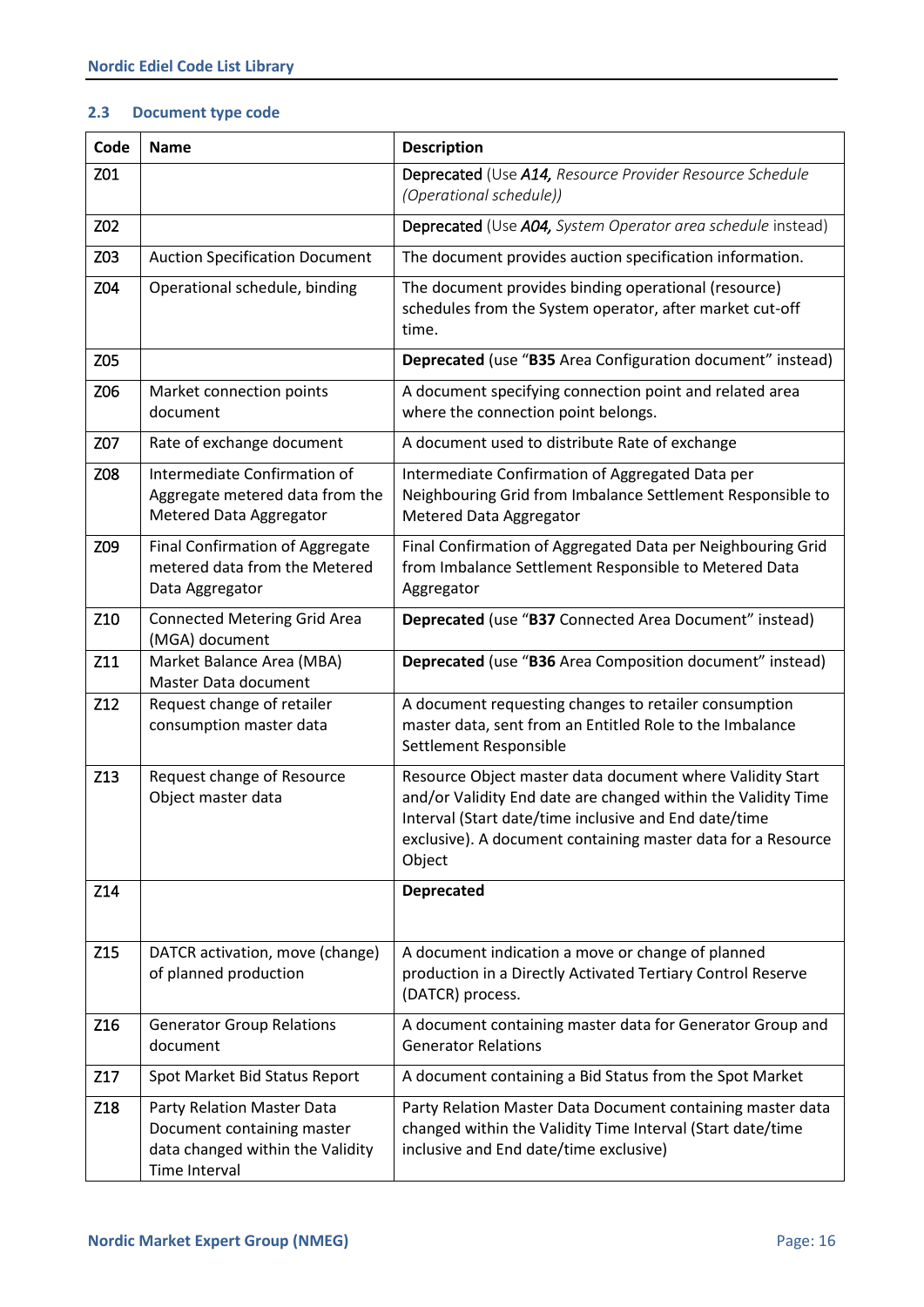| Z19 | Party Relation Master Data<br>Document containing all valid<br>master data within the Validity<br><b>Time Interval</b>       | Party Relation Master Data Document containing all valid<br>master data within the Validity Time Interval (Start date/time<br>inclusive and End date/time exclusive)                         |
|-----|------------------------------------------------------------------------------------------------------------------------------|----------------------------------------------------------------------------------------------------------------------------------------------------------------------------------------------|
| Z20 | Retailer consumption master data<br>document containing master data<br>changed within the Validity Time<br>Interval          | Retailer consumption master data document containing<br>master data changed within the Validity Time Interval (Start<br>date/time inclusive and End date/time exclusive)                     |
| Z21 | Retailer consumption master data<br>document containing all valid<br>master data within the Validity<br><b>Time Interval</b> | Retailer consumption master data document containing all<br>valid master data within the Validity Time Interval (Start<br>date/time inclusive and End date/time exclusive)                   |
| Z22 | Resource Object master data<br>document containing master data<br>changed within the Validity Time<br>Interval               | Resource Object master data document containing master<br>data changed within the Validity Time Interval (Start<br>date/time inclusive and End date/time exclusive)                          |
| Z23 | Resource Object master data<br>document containing all valid<br>master data within the Validity<br>Time Interval             | Resource Object master data document containing all valid<br>master data within the Validity Time Interval (Start date/time<br>inclusive and End date/time exclusive)                        |
| Z24 | Request Bilateral Trade Structure<br>Document                                                                                | A document requesting a new, changed or deleted Bilateral<br><b>Trade Structure</b>                                                                                                          |
| Z25 | Request PX Trade Structure<br>Document                                                                                       | A document requesting a new, changed or deleted PX (Power<br>Exchange) Trade Structure                                                                                                       |
| Z26 | Bilateral trade structure master<br>data document containing master<br>data changed within the Validity<br>Time Interval     | Bilateral trade structure master data document containing<br>master data changed within the Validity Time Interval (Start<br>date/time inclusive and End date/time exclusive)                |
| Z27 | Bilateral trade structure master<br>data document containing all<br>valid master data within the<br>Validity Time Interval   | Bilateral trade structure master data document containing all<br>valid master data within the Validity Time Interval (Start<br>date/time inclusive and End date/time exclusive)              |
| Z28 | PX trade structure master data<br>document containing master data<br>changed within the Validity Time<br>Interval            | PX (Power Exchange) trade structure master data document<br>containing master data changed within the Validity Time<br>Interval (Start date/time inclusive and End date/time<br>exclusive)   |
| Z29 | PX trade structure master data<br>document containing all valid<br>master data within the Validity<br>Time Interval          | PX (Power Exchange) trade structure master data document<br>containing all valid master data within the Validity Time<br>Interval (Start date/time inclusive and End date/time<br>exclusive) |
| Z30 | Request change of Generator<br><b>Group (Regulation Object)</b><br>relations                                                 | Used for master data for Resource Objects                                                                                                                                                    |
| Z31 | Production Plan Structure - valid<br>for the whole time interval                                                             | Used for master data for Resource Objects                                                                                                                                                    |
| Z32 | Production Plan Structure -<br>having a start or end within the<br>validity period                                           | Used for master data for Resource Objects                                                                                                                                                    |
| Z33 |                                                                                                                              | Deprecated (use B34 instead)                                                                                                                                                                 |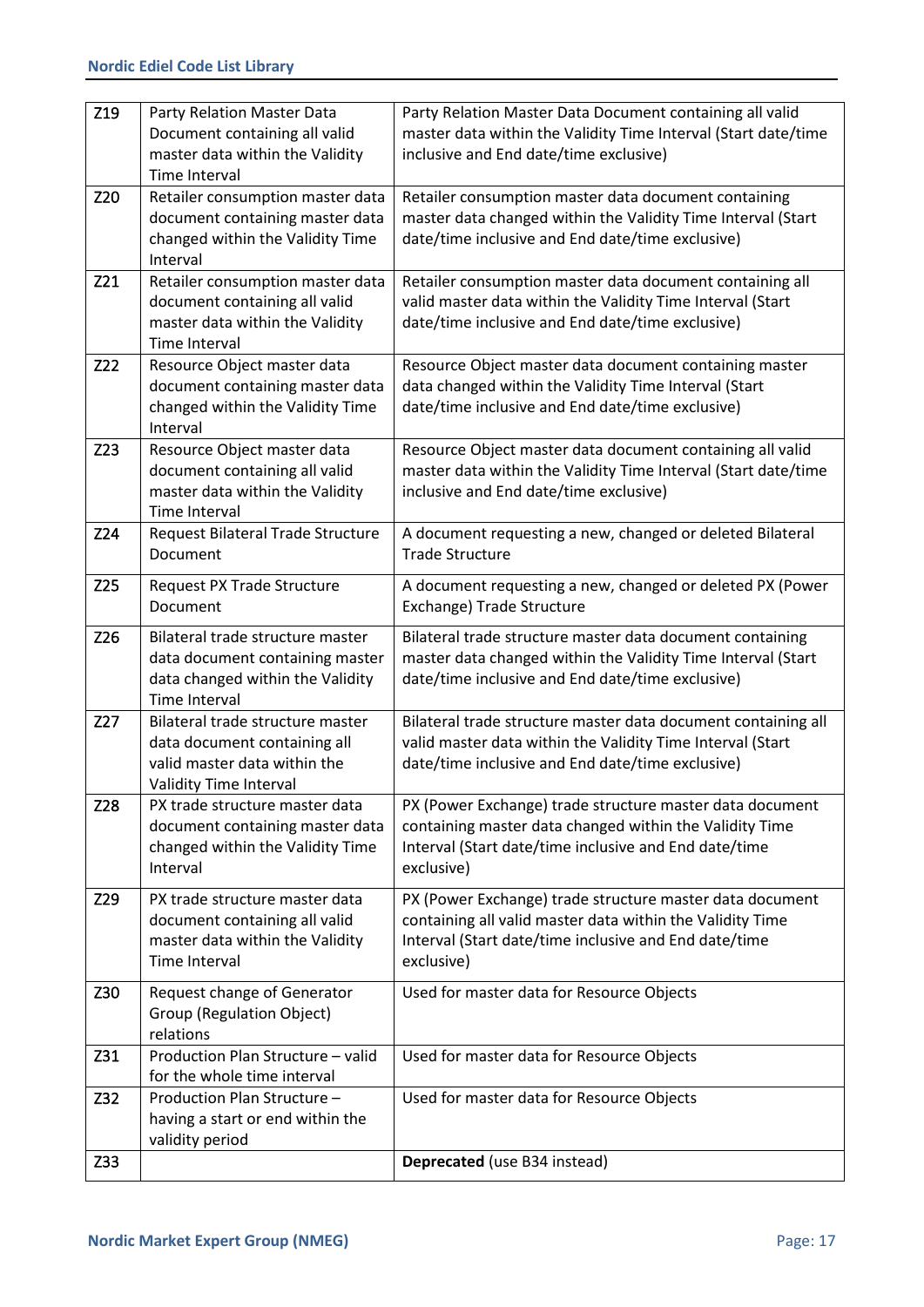| Z34        | Market Operator Configuration<br>Document           | A document used for sending Market operator calendars.                                                                                       |
|------------|-----------------------------------------------------|----------------------------------------------------------------------------------------------------------------------------------------------|
| Z35        | ACE OL                                              | A document to provide Area Control Error Open Loop (ACE<br>OL) values                                                                        |
| Z36        | <b>Power Prognoses</b>                              | A document to provide power prognoses                                                                                                        |
| <b>Z37</b> |                                                     | <b>Deprecated</b>                                                                                                                            |
| Z38        |                                                     | <b>Deprecated</b>                                                                                                                            |
| Z39        |                                                     | <b>Deprecated</b>                                                                                                                            |
| <b>Z40</b> | Period shift activation                             | Bids are activated for a shorter period than the whole<br>Market Time Unit around period shift in order to<br>resolve structural imbalances. |
| Z41        | Production smoothing (applicable<br>only in Norway) | A document to provide planned quarterly adjustments the day<br>before operation.                                                             |
| Z42        | Need for period-shift                               | A document used to request need for period-shift<br>adjustments.                                                                             |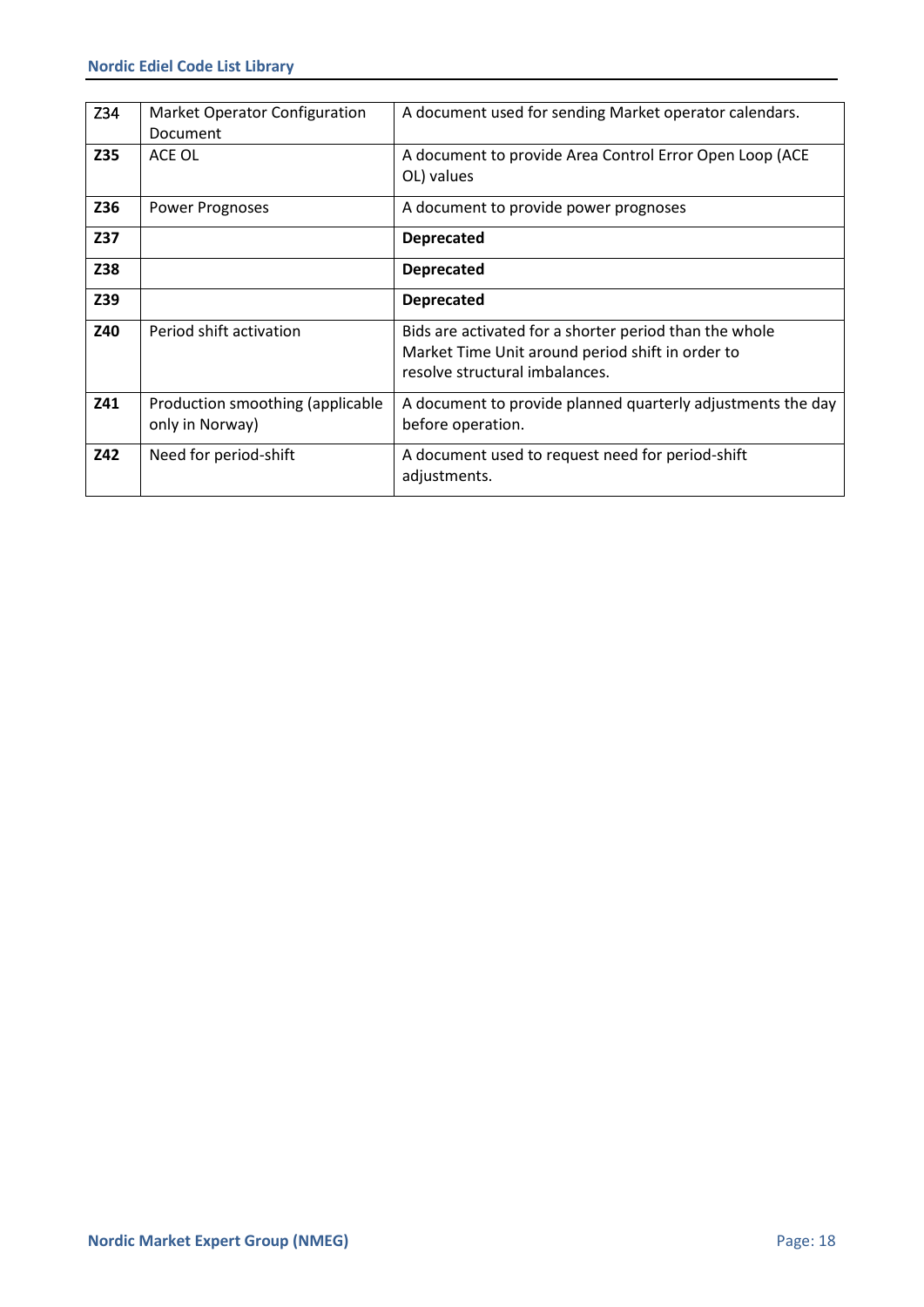## <span id="page-18-0"></span>**2.4 Market Product Type**

| Code | <b>Name</b>                      | <b>Description</b>                                                                                                                  |
|------|----------------------------------|-------------------------------------------------------------------------------------------------------------------------------------|
| Z01  | Standalone period shift product. | To be used only when period shift is not combined with<br>standard mFRR product (A05 or A07). Applicable only to bids<br>in Norway. |
|      |                                  | Associated multipart and exclusive bids must have the same<br>value.                                                                |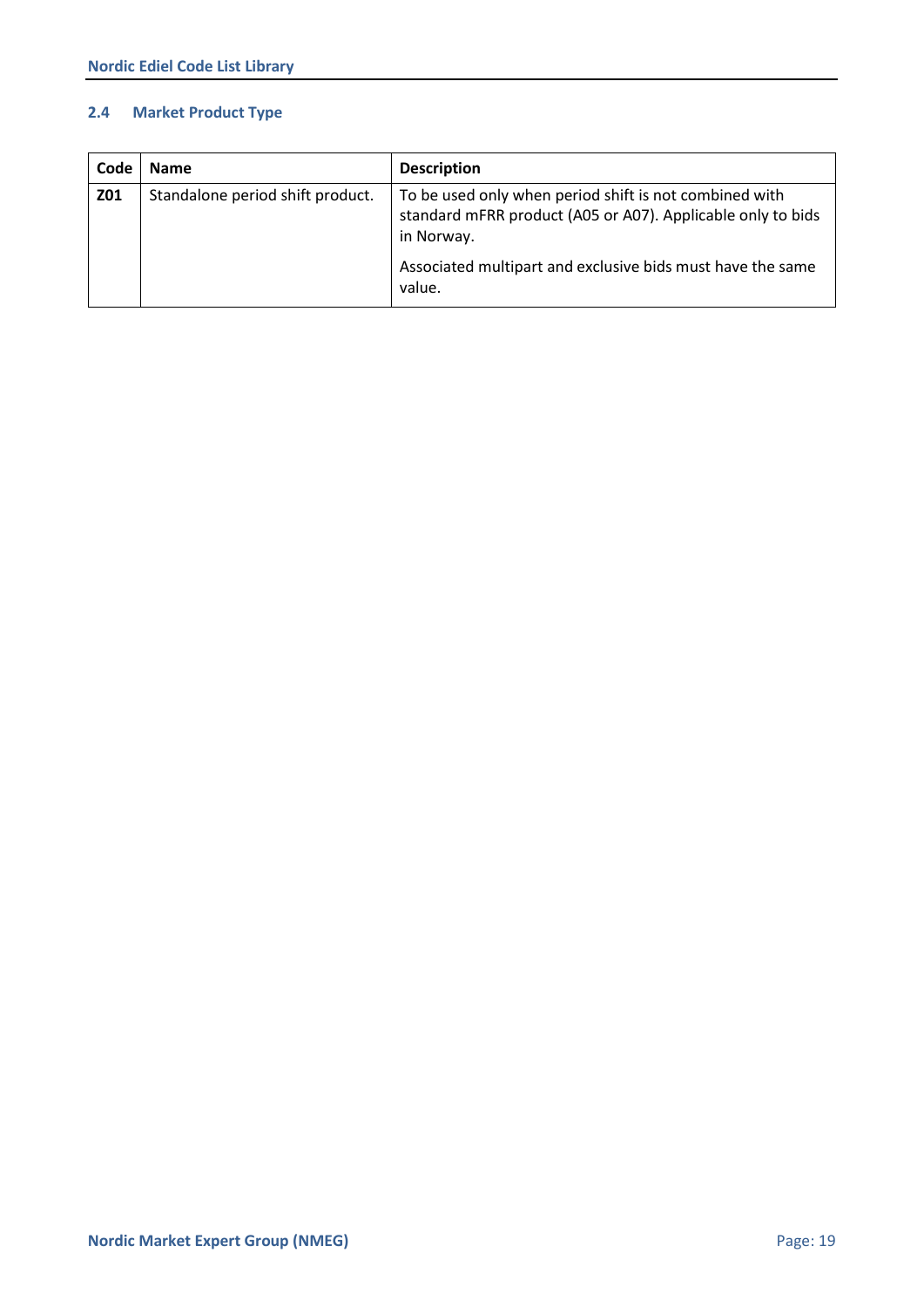## <span id="page-19-0"></span>**2.5 Object aggregation code**

| Code       | <b>Name</b>                    | <b>Description</b>                                                                    |
|------------|--------------------------------|---------------------------------------------------------------------------------------|
| Z01        | Generator group                | The object being described concerns a group of Reserve<br>objects or Resource objects |
| <b>Z02</b> | Mutually Regulated Areas (MRA) | The object being described concerns Mutually Regulated<br>Areas (MRA)                 |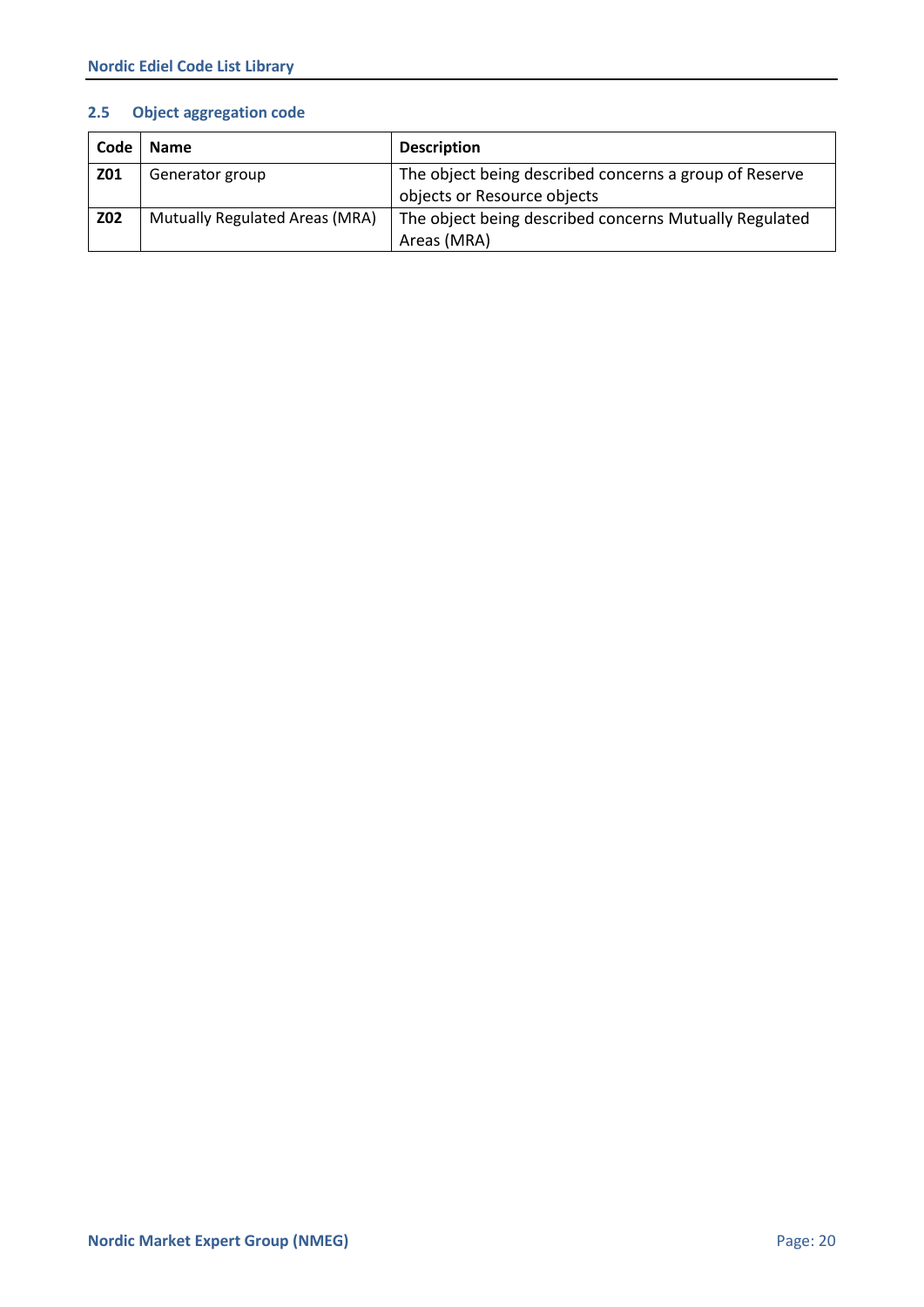## <span id="page-20-0"></span>**2.6 Price category type code**

| Code       | <b>Name</b>   | <b>Description</b>                               |
|------------|---------------|--------------------------------------------------|
| Z01        | <b>Buying</b> | The price for buying commodities in the market.  |
| <b>Z02</b> | Selling       | The price for selling commodities in the market. |
| <b>Z03</b> | Average       | Average, i.e. the average price in the market.   |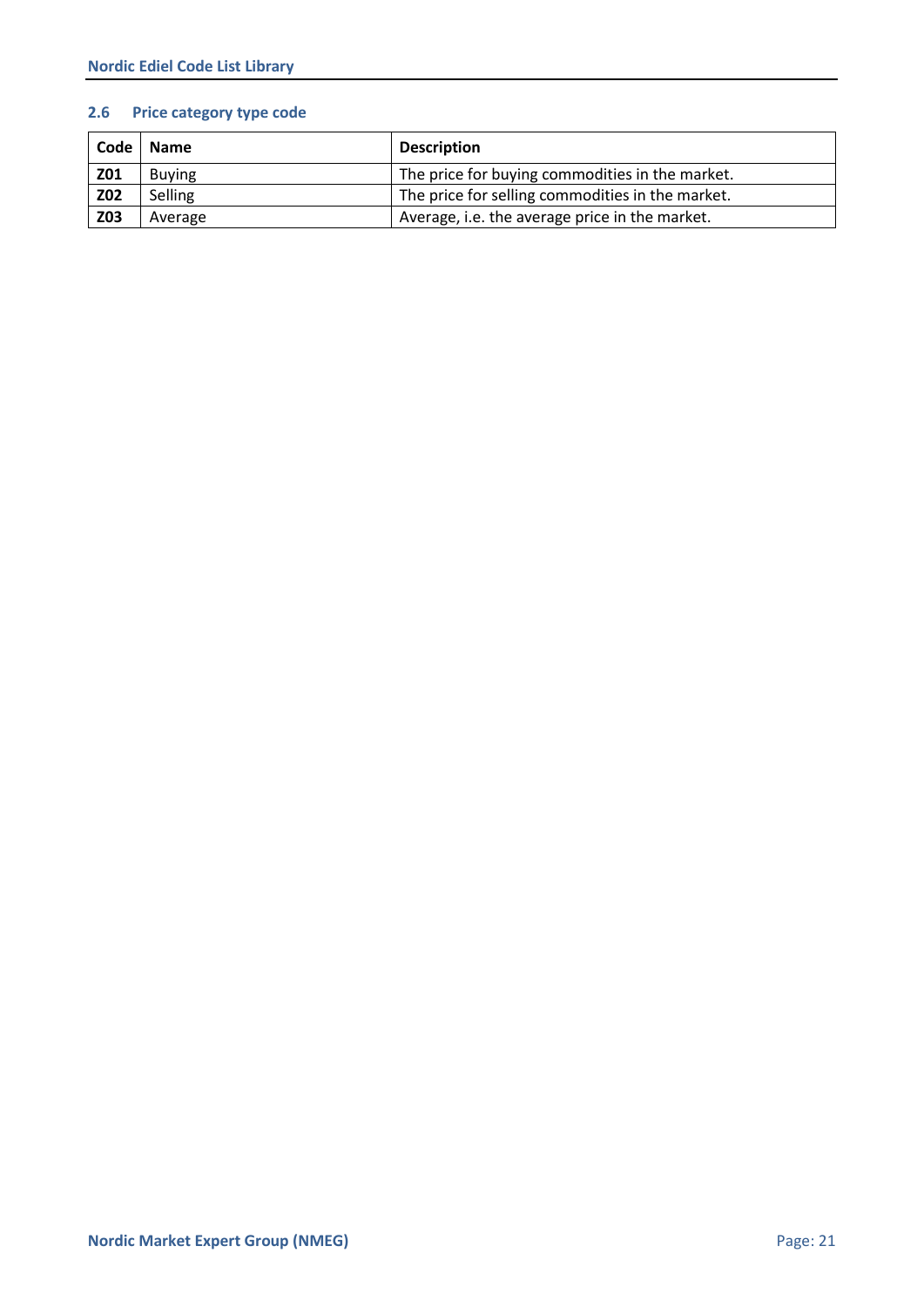## <span id="page-21-0"></span>**2.7 Process type code**

| Code       | <b>Name</b>                                                       | <b>Description</b>                                                                        |
|------------|-------------------------------------------------------------------|-------------------------------------------------------------------------------------------|
| Z01        | Frequency controlled reserves<br>market                           | Processes related to the Frequency controlled reserves<br>market, Primary reserves market |
| <b>Z02</b> | <b>LFC</b> market                                                 | Processes related to the Load Frequency Control market,<br>Secondary reserves market      |
| Z03        | <b>Balance regulation market</b>                                  | Processes related to the Balance regulation market, Tertiary<br>reserves market           |
| Z04        |                                                                   | Deprecated (Use A58 Reserve option market)                                                |
| Z05        |                                                                   | Deprecated (Use A59 Internal trade reporting instead)                                     |
| Z06        | <b>Total trade</b>                                                | The trade balance of a party at a given time                                              |
| Z07        | Master data                                                       | Deprecated (use "A55 Exchange of master data" instead)                                    |
| Z08        | Common Grid Model (CGM)<br>process                                | Process related to exchange of the common grid model                                      |
| Z09        | <b>Coordinated Security Assessment</b><br>(CSA) process           | Process related to exchange of the coordinated power<br>system security assessment        |
| Z10        | <b>Outage Planning Coordination</b><br>process                    | Process related to exchange of plans for outage coordination                              |
| <b>Z11</b> | <b>Short and Medium Term</b><br><b>Adequacy Assessment (SMTA)</b> | Process related to exchange of the short- and medium-term<br>adequacy assessment          |
| Z12        | ACE OL real-time                                                  | The process of exchanging real-time ACE OL values                                         |
| Z13        | Corrected real time values                                        | Reporting of real time values after validation and correction.                            |
| Z14        | Fast Frequency Reserve (FFR)                                      | The process of exchanging information regarding the Fast                                  |
|            | Process                                                           | Frequency Reserve (FFR).                                                                  |
| Z15        | <b>External trade</b>                                             | Trade outside the Capacity Calculation Region                                             |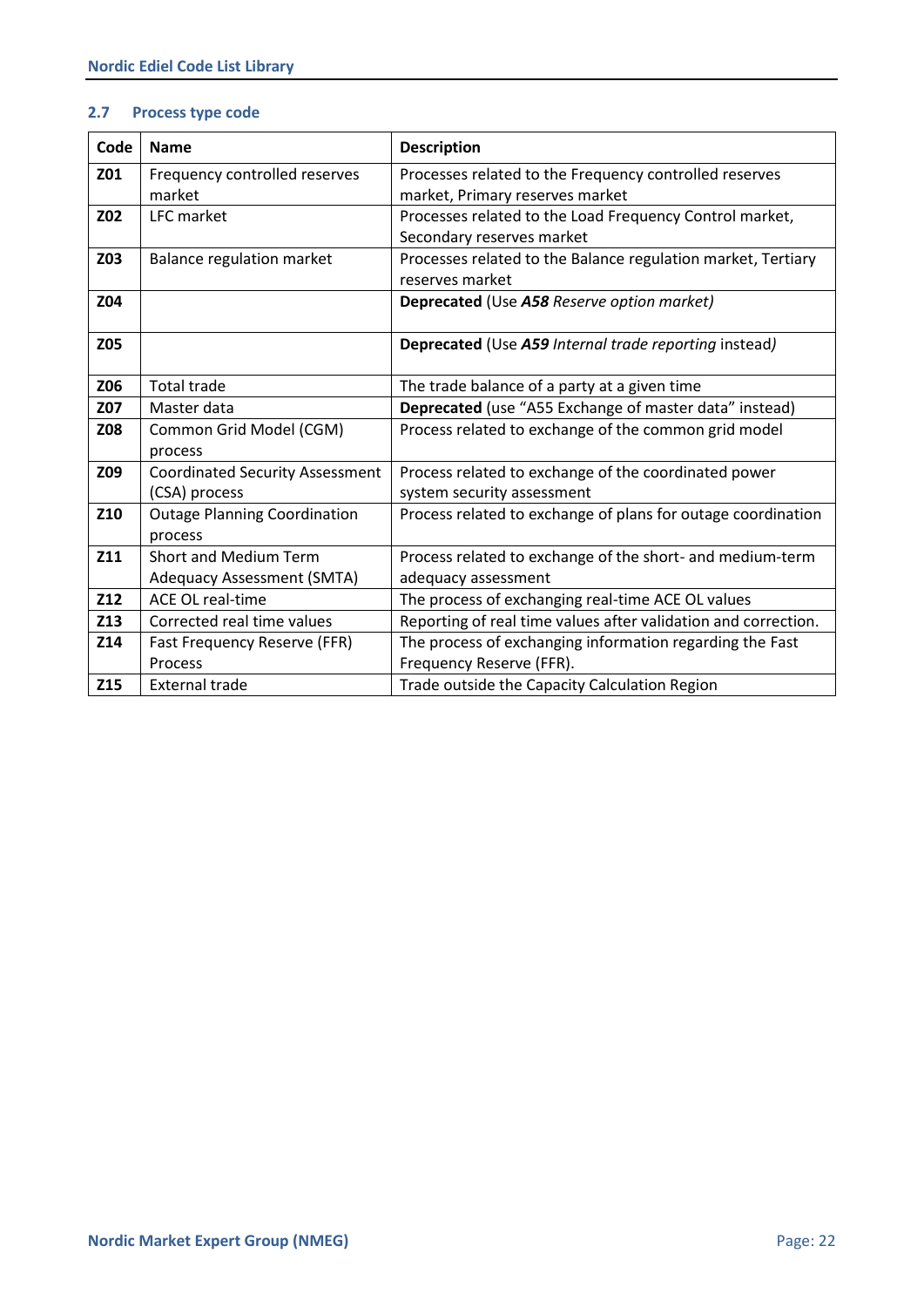### <span id="page-22-0"></span>**2.8 Reason code**

| Code       | <b>Name</b>                        | <b>Description</b>                                                                                                                                                                                     |
|------------|------------------------------------|--------------------------------------------------------------------------------------------------------------------------------------------------------------------------------------------------------|
| 999        | Errors not specifically identified | This code is used to identify errors that have not been<br>specifically addressed in the Reason code list. It can be used at<br>any level and refers to the level for which it has been<br>identified. |
| Z01        | Operational                        | The given unit has a status of operational                                                                                                                                                             |
| <b>Z02</b> | <b>Reduced Operational</b>         | The given unit has a status of reduced operational                                                                                                                                                     |
| <b>Z03</b> | Non Operational                    | The given unit has a status of non operational                                                                                                                                                         |
| <b>Z04</b> | Revision                           | The given unit is under revision                                                                                                                                                                       |
| <b>Z05</b> | Suspended                          | The given unit is suspended                                                                                                                                                                            |
| <b>Z06</b> | Crashed                            | The given unit is crashed                                                                                                                                                                              |
| Z07        | Discarded                          | The given unit is discarded                                                                                                                                                                            |
| Z11        |                                    | <b>Deprecated</b>                                                                                                                                                                                      |
| Z12        |                                    | <b>Deprecated</b>                                                                                                                                                                                      |
| Z13        |                                    | <b>Deprecated</b>                                                                                                                                                                                      |
| Z15        |                                    | <b>Deprecated</b>                                                                                                                                                                                      |
| Z16        |                                    | <b>Deprecated</b>                                                                                                                                                                                      |
| Z17        |                                    | <b>Deprecated</b>                                                                                                                                                                                      |
| Z18        |                                    | Deprecated (use "B17 Price based on preliminary exchange<br>rate" instead)                                                                                                                             |
| Z19        |                                    | <b>Deprecated</b>                                                                                                                                                                                      |
| <b>Z20</b> | Frequency regulation               | The information provided regards a regulation for frequency<br>purpose                                                                                                                                 |
| Z21        | System regulation                  | The information provided regards a regulation for system<br>purpose                                                                                                                                    |
| Z22        | Supportive power                   | The object relates to Supportive power                                                                                                                                                                 |
| Z23        | <b>Special Regulation</b>          | The object relates to Special Regulation                                                                                                                                                               |
| Z24        | Quarterly adjustments              | The object relates to Quarterly adjustments                                                                                                                                                            |
| <b>Z25</b> | Ordinary regulation                | The object relates to Ordinary regulation                                                                                                                                                              |
| Z26        | Transit triangle                   | The object relates to Transit triangle                                                                                                                                                                 |
| <b>Z27</b> | Transit redispatch                 | The object relates to Transit redispatch                                                                                                                                                               |
| <b>Z28</b> | <b>Transit SB Loop Long</b>        | The object relates to Transit SB Loop Long                                                                                                                                                             |
| <b>Z29</b> | <b>FCR</b>                         | Frequency Containment Reserve (FCR) is an automatic and<br>momentarily regulation, to adjust the physical balance in the<br>power system.                                                              |
| <b>Z30</b> | FRR-A                              | Frequency Restoration Reserve - Automatic (FRR-A) is an<br>automatic reserve, activated continuously by the frequency                                                                                  |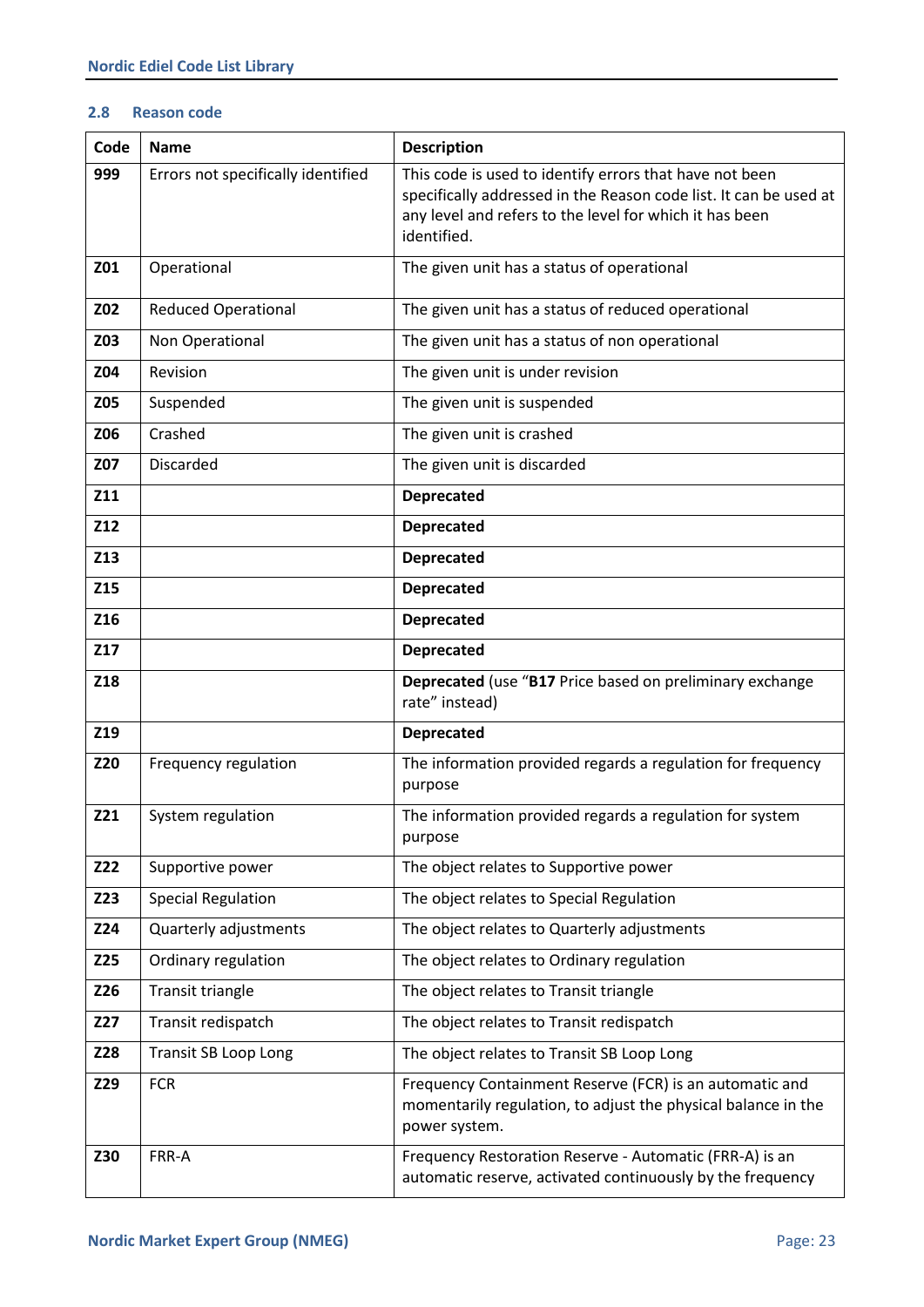| Z31        | FRR-M, Balancing Power                 | Frequency Restoration Reserve - Manual activated reserves<br>(FRR-M), Balancing Power                                                                                                                                             |
|------------|----------------------------------------|-----------------------------------------------------------------------------------------------------------------------------------------------------------------------------------------------------------------------------------|
| Z32        | FRR-M, Countertrades                   | Frequency Restoration Reserve - Manual activated reserves<br>(FRR-M), Countertrades when TSO need to maintain (replace)<br>transfer capacity                                                                                      |
| Z33        | FRR-M, Peak Load Reserve<br>Regulation | Frequency Restoration Reserve - Manual activated reserves<br>(FRR-M), Peak Load Reserve Regulation when no commercial<br>bids are available for balancing.                                                                        |
| Z34        | FRR-M, Quarter regulation              | Frequency Restoration Reserve - Manual activated reserves<br>(FRR-M), Quarter regulation when TSO need transfer of<br>production (usually start 15 min earlier).                                                                  |
| Z35        | FRR-M, Special Regulation              | Frequency Restoration Reserve - Manual activated reserves<br>(FRR-M), Special Regulation where the price is payed as bid<br>and not archive price.                                                                                |
| Z36        | Hour Change Regulation                 | In order to reduce problems encountered at the turn of the<br>hour in the Nordic countries or in Finland, Fingrid reserves the<br>right to transfer the planned changes to begin 15 minutes<br>before or after the planned moment |
| Z37        | <b>Power Transaction</b>               | Fixed price transaction used for specific purposes outside of<br>ordinary regulation                                                                                                                                              |
| Z38        | <b>TSO Internal Countertrades</b>      | The time series concern TSO Internal Countertrades                                                                                                                                                                                |
| Z39        | Day Ahead Production<br>Adjustment     | Energy (production) moved from one hour to another to avoid<br>major changes between hours                                                                                                                                        |
| <b>Z40</b> | FCR-N                                  | Frequency Containment Reserve, Normal operation (FCR-N)                                                                                                                                                                           |
| Z41        | FCR-D                                  | Frequency Containment Reserve, Disturbance (FCR-D)                                                                                                                                                                                |
| Z42        | $FCR - N$ , late                       | Frequency Containment Reserve, Normal operation, late                                                                                                                                                                             |
| Z43        | $FCR - N$ , early                      | Frequency Containment Reserve, Normal operation, early                                                                                                                                                                            |
| Z44        | FCR - N, late correction               | Frequency Containment Reserve, Normal operation, late<br>correction                                                                                                                                                               |
| Z45        | FCR - N, early correction              | Frequency Containment Reserve, Normal operation, early<br>correction                                                                                                                                                              |
| Z46        | $FCR - D$ , late                       | Frequency Containment Reserve, Disturbance, late                                                                                                                                                                                  |
| Z47        | $FCR - D$ , early                      | Frequency Containment Reserve, Disturbance, early                                                                                                                                                                                 |
| Z48        | FCR-D, late correction                 | Frequency Containment Reserve, Disturbance, late correction                                                                                                                                                                       |
| Z49        | FCR - D, early correction              | Frequency Containment Reserve, Disturbance, early<br>correction                                                                                                                                                                   |
| <b>Z50</b> | Supportive power special               | The object relates to Supportive power special                                                                                                                                                                                    |
| Z51        | Supportive power disturbance           | The object relates to Supportive power disturbance                                                                                                                                                                                |
| Z52        | <b>Transit SB Loop Short</b>           | The object relates to Transit SB Loop Short                                                                                                                                                                                       |
| Z53        | FRR-M, System Regulation               | Frequency Restoration Reserve - Manual activated reserves<br>(FRR-M), System Regulation where regulation does not affect<br>the regulation price.                                                                                 |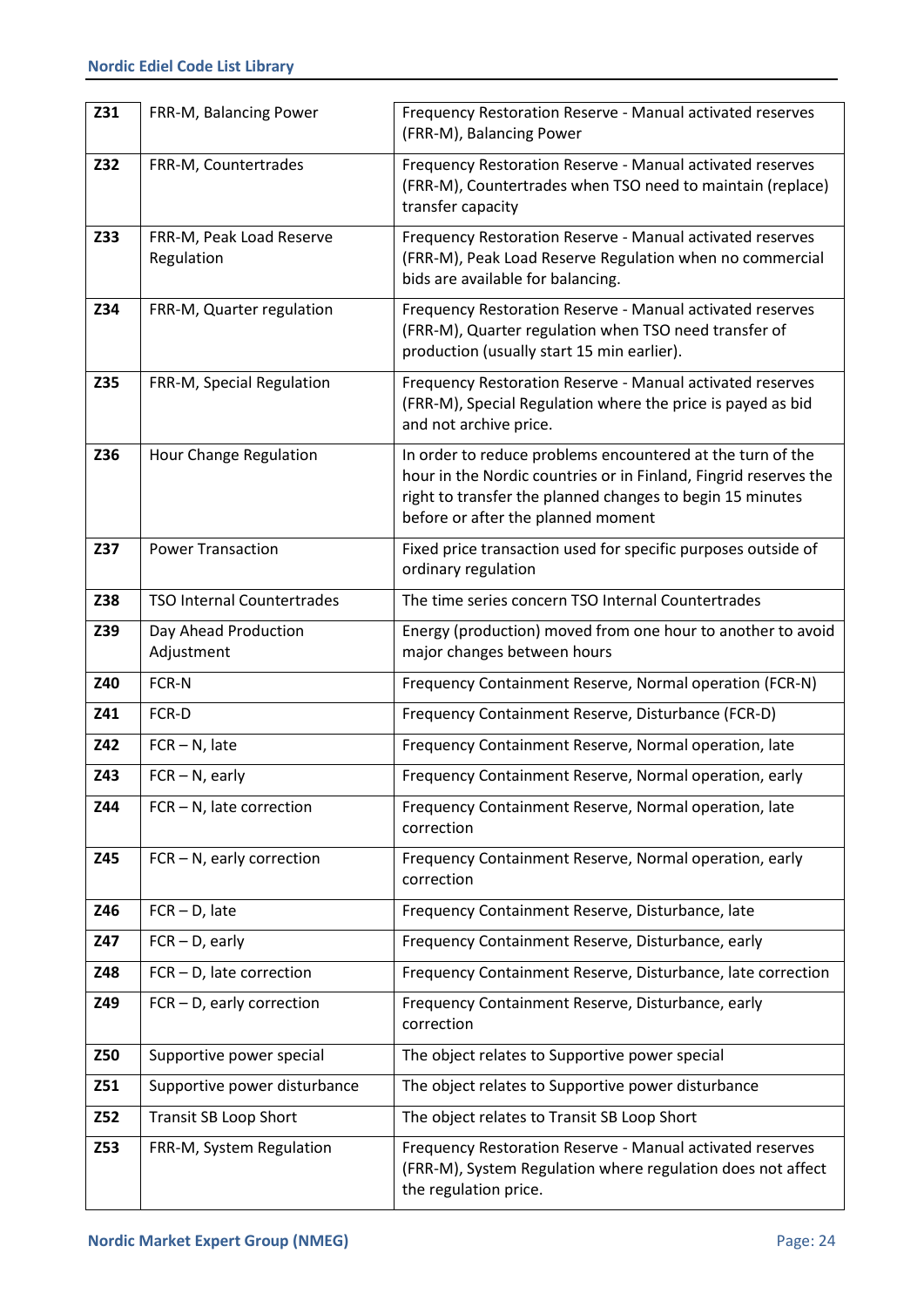| Z54        | Activation by AOF (Activation<br><b>Optimisation Function)</b> | AOF is a function to operate the algorithm applied for the<br>optimisation of the activation of Balancing Energy bids within<br>a Coordinated Balancing Area.                                                    |
|------------|----------------------------------------------------------------|------------------------------------------------------------------------------------------------------------------------------------------------------------------------------------------------------------------|
| Z55        | Manual activation not based on<br><b>AOF</b>                   | Manual (locally) activation without use of AOF. AOF is a<br>function to operate the algorithm applied for the optimisation<br>of the activation of Balancing Energy bids within a<br>Coordinated Balancing Area. |
| Z56        | Fast Frequency Reserves (FFR)                                  | The Fast Frequency Reserve (FFR) is a power response<br>activated within about one second when the system<br>frequency drops below a certain level.                                                              |
| Z57        | <b>Auction Run ID</b>                                          | Unique identification of a given auction.                                                                                                                                                                        |
| Z58        | Scheduled activation                                           | A time series concerning scheduled activation                                                                                                                                                                    |
| Z59        | Direct activation                                              | A time series concerning direct activation                                                                                                                                                                       |
| <b>Z60</b> | Fast activation                                                | A time series concerning faster activation. Bids that can support<br>a Full Activation Time (FAT) that is faster than 12,5 minutes                                                                               |
| Z61        | Fast deactivation                                              | A time series concerning early deactivation                                                                                                                                                                      |
| Z62        | Slow activation                                                | A time series concerning slower activation. Bids that can<br>support a Full Activation Time (FAT) that is slower than 12,5<br>minutes.                                                                           |
| Z63        | Period shift activation                                        | A time series concerning period shift activation. Bids are<br>activated for a shorter period than the whole Market Time<br>Unit around period shift to resolve structural imbalances.                            |
| <b>Z64</b> | Period shift, beginning of period                              | Bids are activated for a shorter period than the whole Market<br>Time Unit around period shift to resolve structural<br>imbalances, for the beginning of the period.                                             |
| Z65        | Period shift, end of period                                    | Bids are activated for a shorter period than the whole Market<br>Time Unit around period shift to resolve structural<br>imbalances, for the end of the period.                                                   |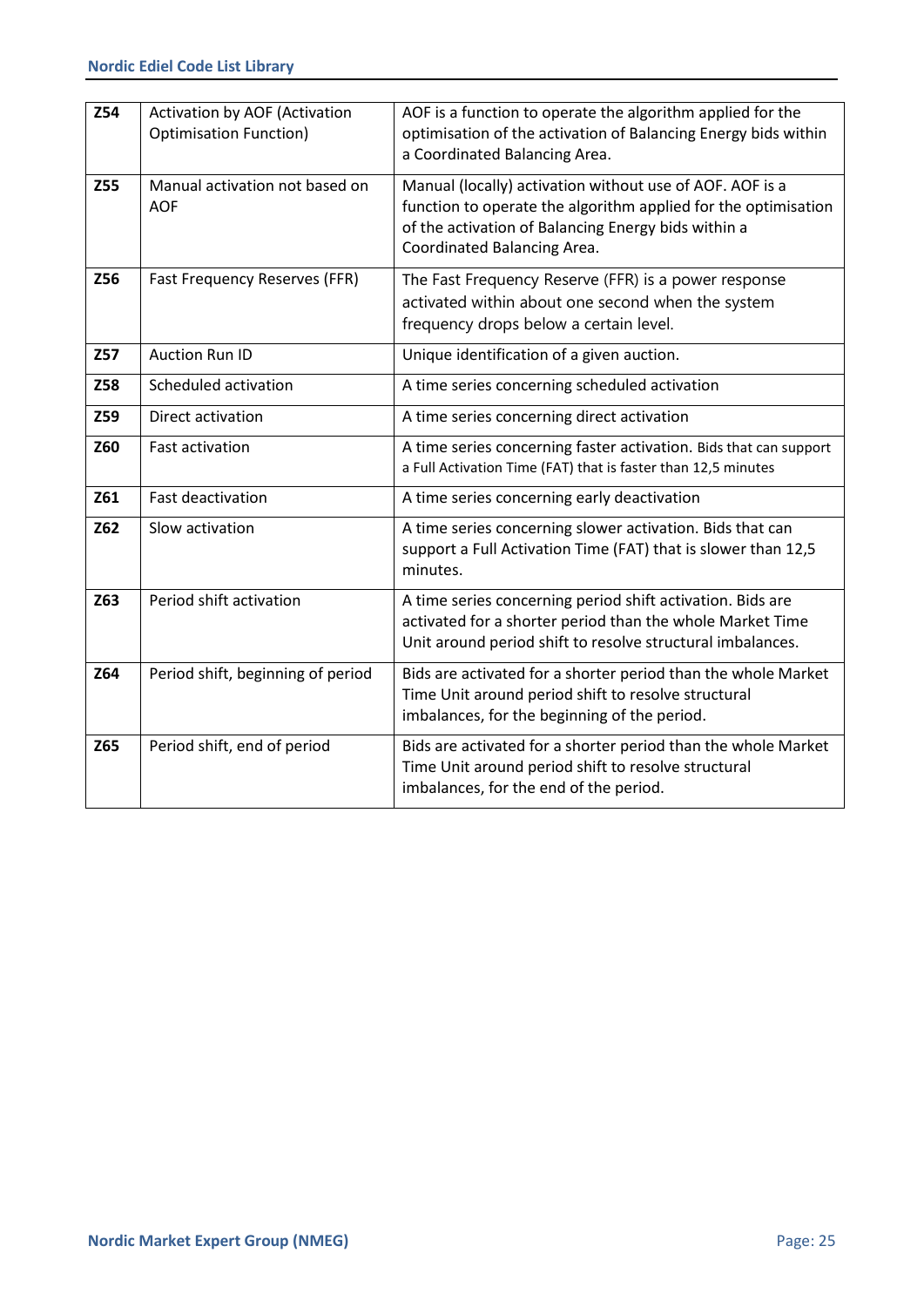#### <span id="page-25-0"></span>**2.9 Role code**

| Code       | <b>Name</b>                          | <b>Description</b>                                        |
|------------|--------------------------------------|-----------------------------------------------------------|
| <b>Z05</b> |                                      | <b>Deprecated (Use A47, Energy Trader instead)</b>        |
| <b>Z06</b> | <b>Regional Security Coordinator</b> | A party that coordinates regional network security issues |

## <span id="page-25-1"></span>**2.10 Quality type code**

|            | Code Name  | <b>Description</b>                         |
|------------|------------|--------------------------------------------|
| <b>Z01</b> | Calculated | The contents of the object are calculated. |

## <span id="page-25-2"></span>**2.11 Status type code**

| Code       | <b>Name</b> | <b>Description</b>                                            |
|------------|-------------|---------------------------------------------------------------|
| Z01        | Warning     | The system has experienced a problem rated as "Warning".      |
| <b>Z02</b> | Emergency   | The system has experienced a problem rated as<br>"Emergency". |
| <b>Z03</b> | Normal      | The system has recovered and are back to "Normal".            |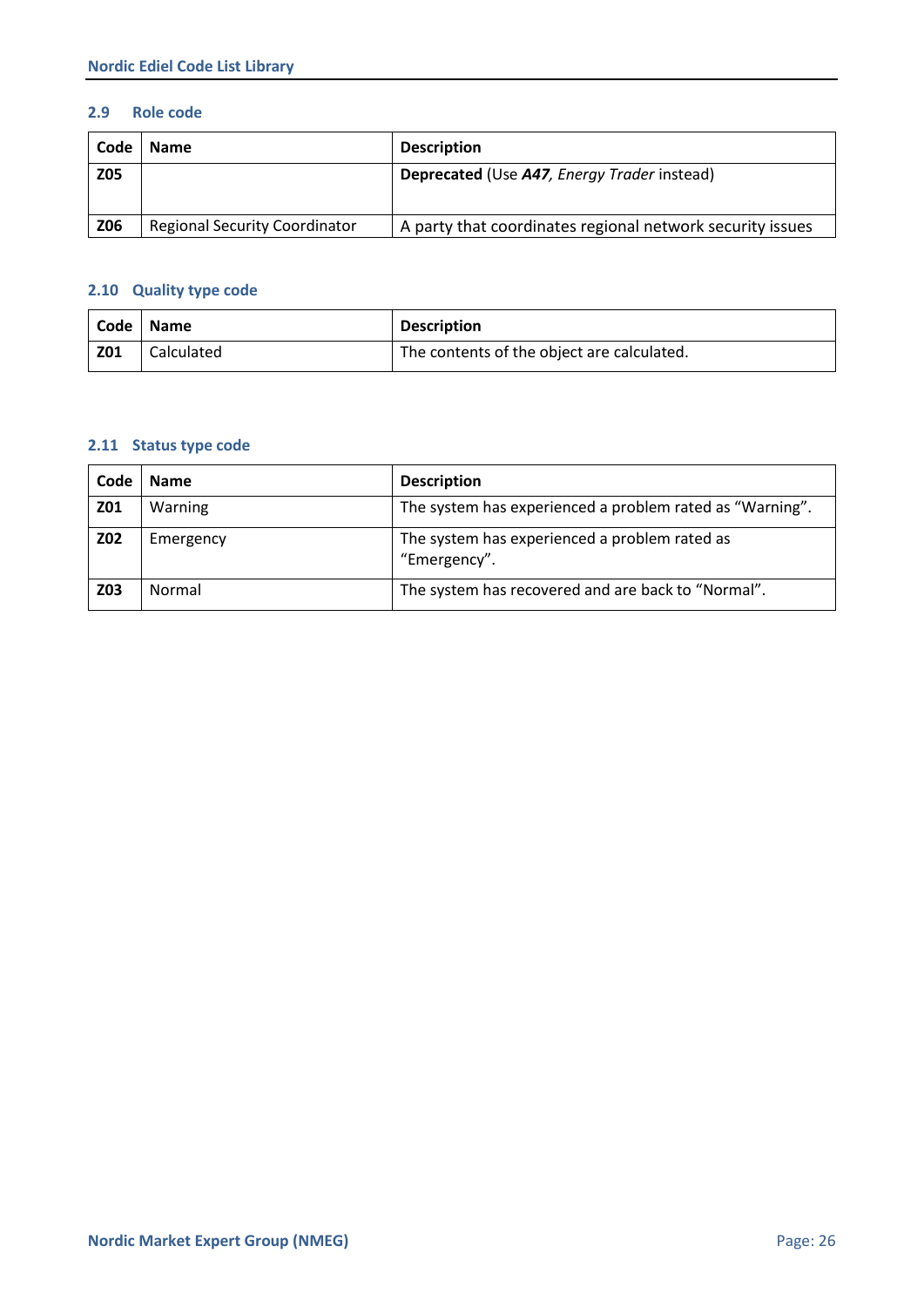#### <span id="page-26-0"></span>**3 Nordic codes used in Nordic documents**

### <span id="page-26-1"></span>**3.1 Bid type code**

| Code       | <b>Name</b>         | <b>Description</b>                       |
|------------|---------------------|------------------------------------------|
| Z01        | Hourly bid          | The details contains hourly bid          |
| <b>Z02</b> | <b>Block bid</b>    | The details contains block bid           |
| Z03        | Flexible hourly bid | The details contains flexible hourly bid |
| <b>Z04</b> | Profile block bid   | The details contains profile block bid   |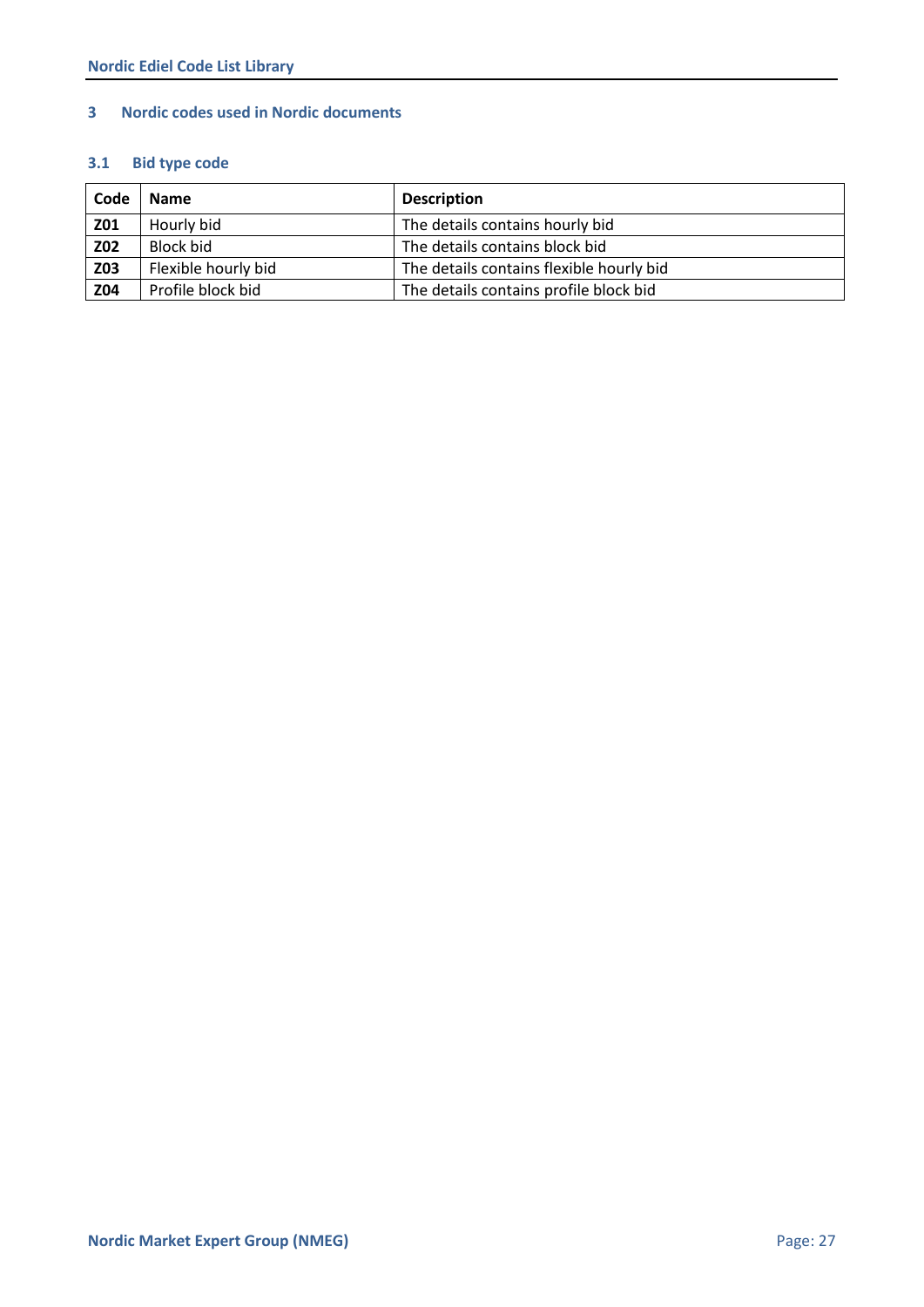## <span id="page-27-0"></span>**3.2 Type of Area code**

| Code       | <b>Name</b>               | <b>Description</b>                                                                                                                                                                                                                                                                                                                               |
|------------|---------------------------|--------------------------------------------------------------------------------------------------------------------------------------------------------------------------------------------------------------------------------------------------------------------------------------------------------------------------------------------------|
| Z01        | Market Balance Area (MBA) | A geographic area consisting of one or more Metering Grid<br>Areas with common market rules for which the settlement<br>responsible party carries out a balance settlement and which<br>has the same price for imbalance. A Market Balance Area may<br>also be defined due to bottlenecks.                                                       |
| <b>Z02</b> | Metering Grid Area (MGA)  | A Metering Grid Area is a physical area where consumption,<br>production and exchange can be metered. It is delimited by<br>the placement of meters for period measurement for input to,<br>and withdrawal from the area. It can be used to establish the<br>sum of consumption and production with no period<br>measurement and network losses. |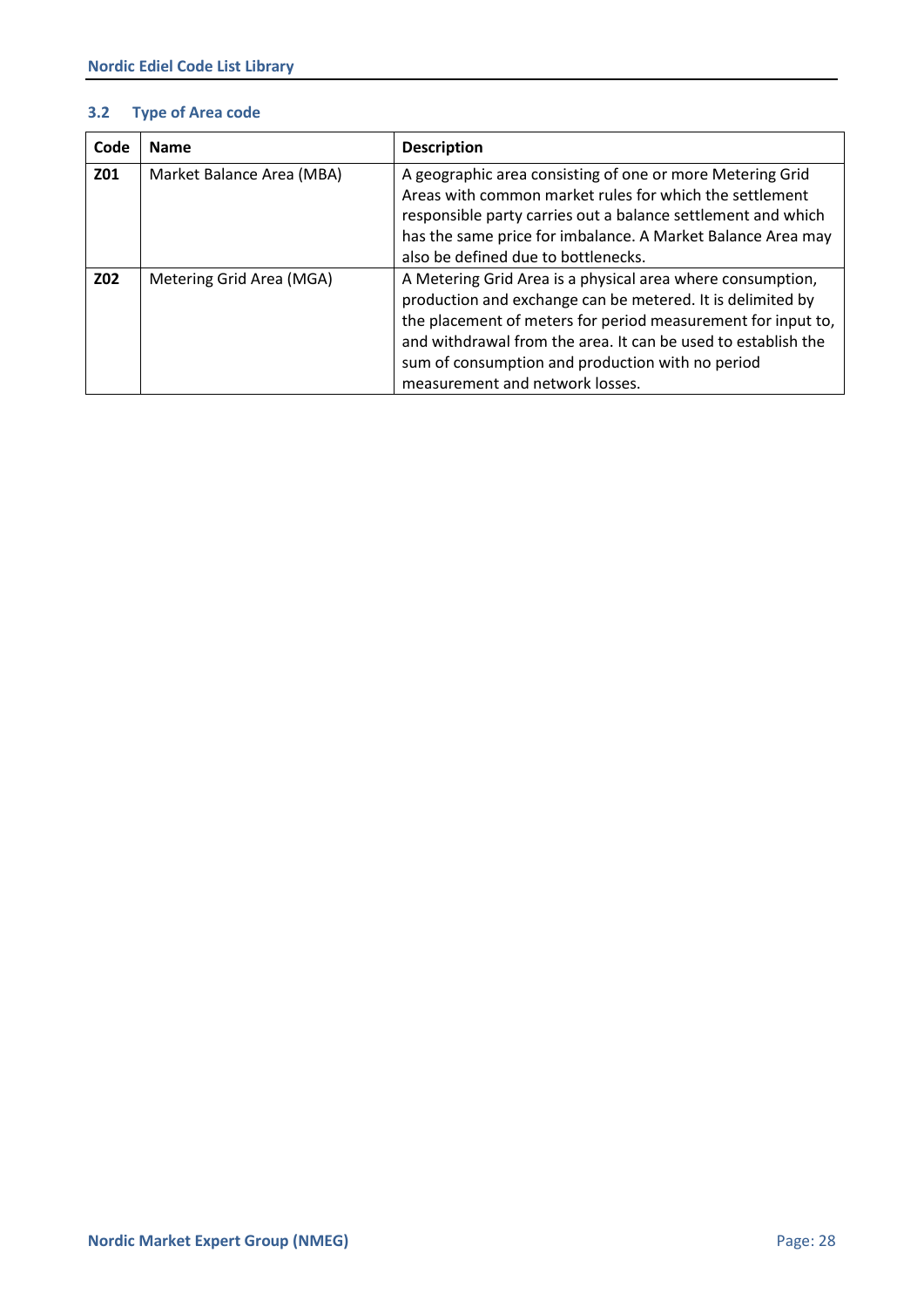## <span id="page-28-0"></span>**3.3 Production type code**

| Code       | <b>Name</b> | <b>Description</b>                                                  |
|------------|-------------|---------------------------------------------------------------------|
| Z01        | Normal      | A code indicating that the size of the production unit is<br>normal |
| <b>Z02</b> | Minor       | A code indicating that the size of the production unit is minor     |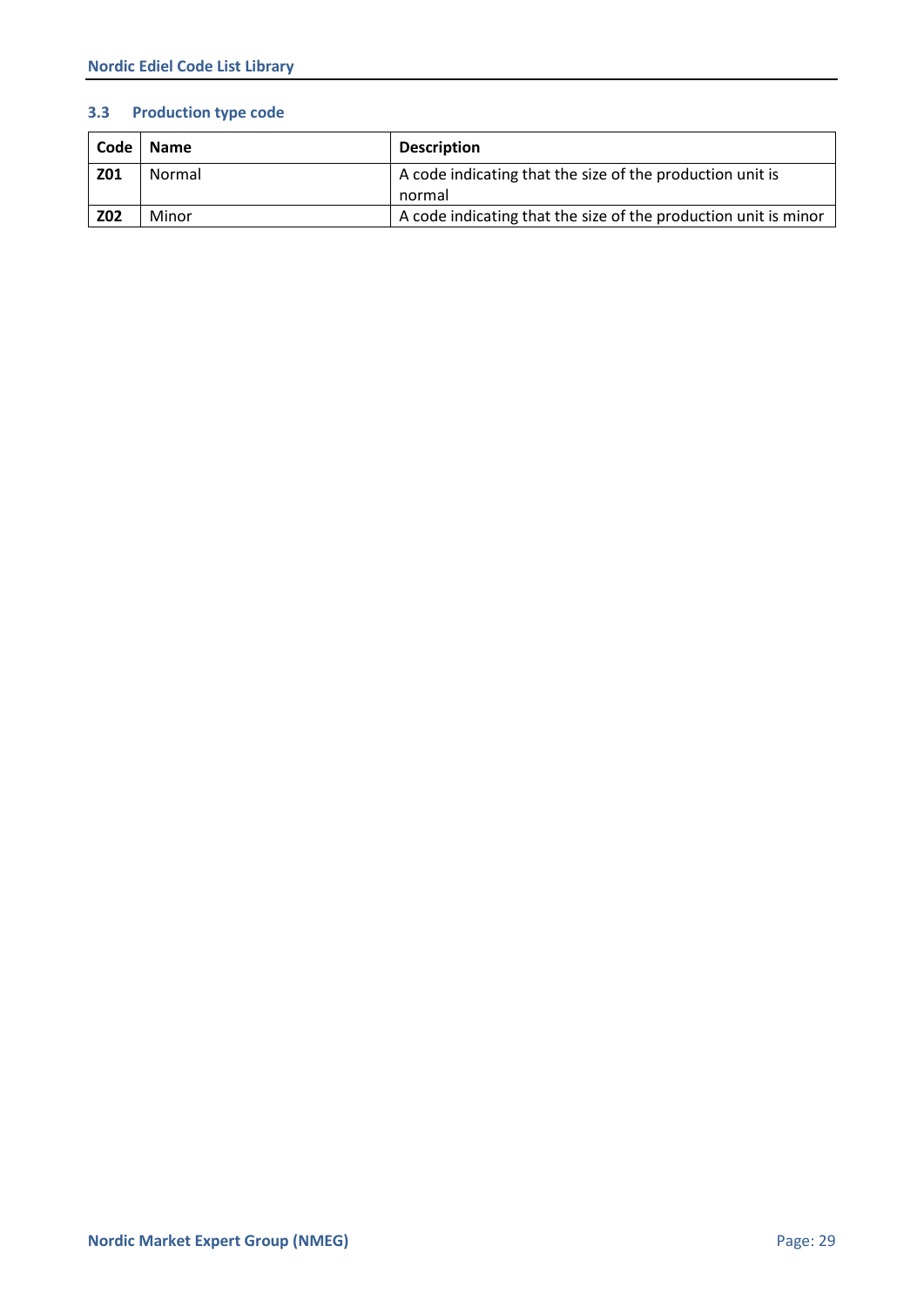## <span id="page-29-0"></span>**3.4 Production Unit Type code**

| Code       | <b>Name</b>    | <b>Description</b>                       |
|------------|----------------|------------------------------------------|
| Z01        | <b>Nuclear</b> | A Production Unit based on Nuclear power |
| Z02        | Hydro          | A Production Unit based on Hydro power   |
| <b>Z03</b> | Thermal        | A Production Unit based on Thermal power |
| <b>Z04</b> | Solar          | A Production Unit based on Solar power   |
| <b>Z05</b> | Wind           | A Production Unit based on Wind power    |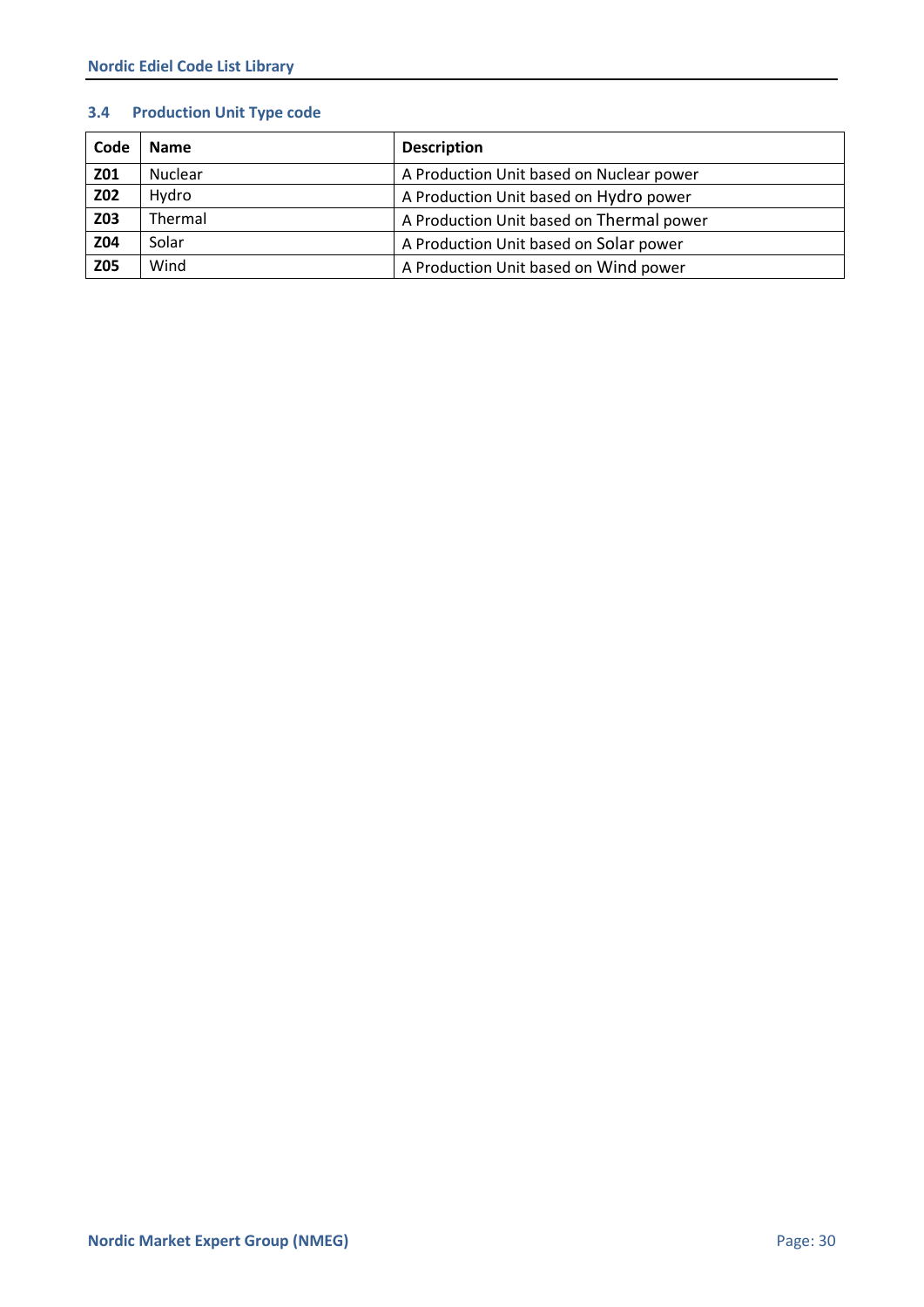## <span id="page-30-0"></span>**3.5 MGA Type code**

| Code       | <b>Name</b>                      | <b>Description</b>                                            |
|------------|----------------------------------|---------------------------------------------------------------|
| Z01        | Regional                         | The MGA represent a regional grid                             |
| <b>Z02</b> | Only losses                      | <b>Deprecated</b>                                             |
| <b>Z03</b> | Industrial                       | The MGA represent an industrial grid                          |
| <b>Z04</b> | Distribution                     | The MGA represent a distribution grid                         |
| <b>Z05</b> | Non-concessional                 | The MGA represent a non-concessional grid                     |
| <b>Z06</b> | Production                       | The MGA represent the production in a grid                    |
| <b>Z07</b> | Transmission (main/central grid) | The MGA represent a transmission (main/central grid)          |
| <b>Z99</b> | Sub-Grid Area                    | The MGA represent a sub-gid area, i.e. a MGA that is not part |
|            |                                  | of the imbalance settlement, but where a supplier change can  |
|            |                                  | take place.                                                   |